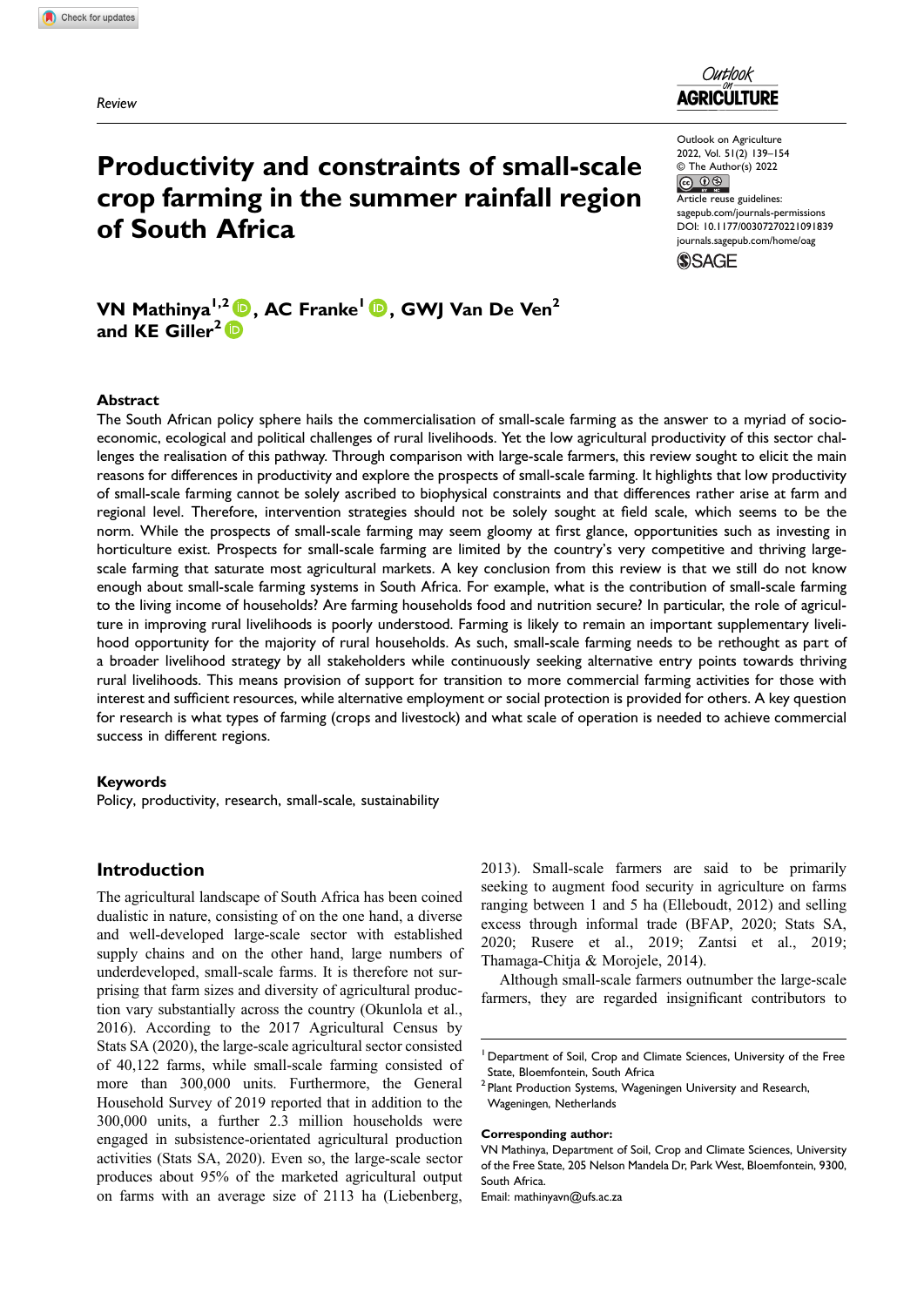national food production. This oddity is not unique to South Africa. It remains a common read in both scholarly and policy reports that the productivity (production per unit of land) of small-scale farmers lags behind that of their large-scale counterparts (Cervantes-Godoy, 2015) although they remain key players in local food systems. In South Africa, this "poor productivity" is often ascribed to the "inferior agricultural potential" (Obi et al., 2013) of the bioregions within which the majority of small-scale farmers are located. Most small-scale farming communities in South Africa are concentrated in the eastern parts of the country in what were previously termed homelands located in the summer rainfall bioregion. The summer rainfall area lies in the subtropics and most of the area has a temperate, semi-arid climate with erratic rainfall. Unlike in many African countries where smallholder agriculture predominates (Giller, 2020), the uniqueness of the South African agricultural landscape sees farmers at the two ends of the spectrum both co-existing within the same bioregion - in many instances "only separated by a ditch or a fence" (Henriksson-Malinga et al., 2018).

Besides biophysical conditions, agricultural potential is influenced by management practices, which in turn are influenced by the socioeconomic contexts of the people who manage these agricultural landscapes. For example, large-scale farmers, although more productive, are not without their fair share of challenges. With labour costs rising faster than inflation, their farms have become larger and more mechanised resulting in employment declines. Employment has shifted from permanent to irregular, temporary employment, leaving farm workers and their households vulnerable and insecure (BFAP, 2020). Existing within the same region and reliant on the same biophysical resources of that region, why is the agricultural productivity of small-scale farming so much less than that of the large-scale sector within the same region? Furthermore, are there prospects for small-scale farming to develop into more commercial farming activities?

This review aims to explore and understand the differences between large-scale and small-scale farming. Our main objectives are to:

- Compare and contrast large-scale and small-scale farming and elicit the main reasons for differences in productivity.
- Review intervention strategies aimed at improving the productivity of small-scale farmers.
- Explore the prospects of small-scale farming in South Africa.

This review uses the term small-scale farmer to refer to all farmers who do not have much commercial activity. Commercial and large-scale farmer are popular but noninformative terms often used interchangeably in literature. We object to the implication that small-scale farmers do not pursue commercial strategies and therefore, opt to use the term large-scale farmers. While the focus is on crop production, we acknowledge the integral role of livestock in small-scale farming. As the summer rainfall region is large, we focus on the cropping area of the eastern part of the country where the majority of small-scale farming is located. In our review of intervention strategies, we do not judge the merits of a strategy but rather focus on collating what we know in order to identify knowledge gaps.

To identify eligible literature, a systematic search was conducted in the following electronic databases: Cab Abstracts, Scopus, and Web of Science, as well as local journals: South African Journal of Plant and Soil, South African Journal of Science, African Journal of Agricultural Research, and Agricultural Economics Research, Policy and Practice in Southern Africa. The systematic search consisted of three search terms: smallholder, South Africa and production. Different combinations of these search terms were used as search terms based on the requirements and limitations of each database. Studies that did not make any clear connection between the development or intervention strategy proposed, evaluated or analysed and how it was intended to increase production, efficiency or sustainability of smallholder farms were excluded (See Appendix 1).

# An overview of the summer rainfall region

South Africa has almost 12 million hectares of soils with a moderate to high potential for cropping, which comprise 10.3% of the country. However, when suitable climatic conditions are added, this figure falls to just over 2 million hectares, or around 1.8% (Waldner et al., 2017). Rainfall in South Africa is seasonal and erratic, and divides the country into three broad climatic zones. A narrow strip of the regions bordering the eastern edge of the country receives rainfall throughout the year, while the winter rainfall zone is confined to a relatively small area in the southwest of the country. The summer rainfall zone is the largest and houses the majority of SA's small-scale farmers.

# Biophysical characteristics

The cropping area in the summer rainfall region is mainly flat and rolling, becoming mountainous towards the Drakensburg escarpment. The region has large variations in elevation, ranging from 300 m above sea level over the lowlands to over 2800 m above sea level in the Drakensberg Mountains (Mucina & Rutherford, 2006). The mean annual rainfall in the cropping areas ranges from 400 mm to more than 2000 mm per year and follows a gradient across the landscape increasing from the west to the east Rainfall occurs mostly in the summer months (October to March/April) with an aridity index between 20 and 40% (Mucina & Rutherford, 2006). The region is categorized by warm to hot summers and cold winters. The occurrence of frost increases with elevation. Soil cover is dominated by the red-yellow-grey latosol plinthic catena, which constitutes almost half of this region. Other soil types include black and red clays and well-drained sandy soils. For a comprehensive description of the biophysical characteristics of the summer rainfall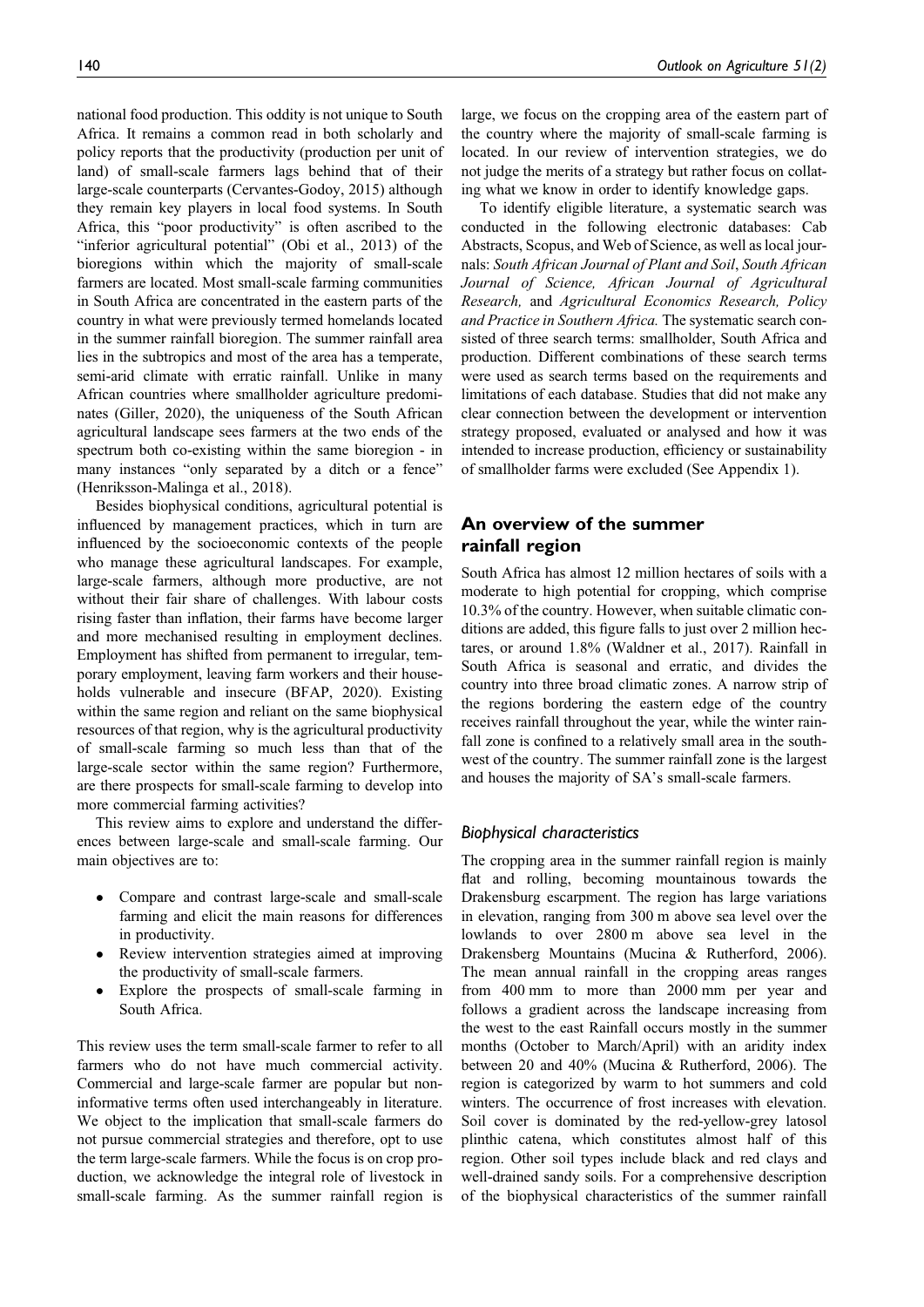region, see [\(http://daffarcgis.nda.agric.za/comp\\_atlas\\_v2/](http://daffarcgis.nda.agric.za/comp_atlas_v2/); Strauss et al., 2021).

## Socio-economic setting

Administrative boundaries divide the summer rainfall region among seven provinces i.e. Limpopo (LP), Kwa-Zulu Natal (KZN), the Eastern Cape (EC), Mpumalanga (MP), Gauteng (GP), North West (NW) and the Free State (FS) Provinces. The political history of South Africa is related to the uniqueness of the country's agricultural landscape that – in addition to farming scale – has entangled race connotations to farming where large-scale farming is associated with the white farmers while small-scale farming has become synonymous with the black farmers.

The South African government has sought to create a class of black farmers, commonly known as "emerging farmers" and found in the middle range of the country's agricultural spectrum. They include beneficiaries of land reform programmes and new entrants who took advantage of opportunities to enter into agriculture. Although not within the scope of this review, this class is worth mentioning as they have been the targeted recipients of substantial government investments through the land reform programmes. While many have not been very effective due to the type of models used (Sebola, 2018), there are reports of successful black commercial farmers who have independently entered the commercial market (Zantsi et al., 2019).

Land use is predominantly dry-land cropping and livestock grazing by both large-scale and small-scale farmers as well as pockets of irrigated agriculture by large-scale farmers. Large-scale farmers produce field crops for national and international trade, while small-scale farmers grow them primarily for own consumption with the occasional sale of excess in "good years" to supplement their low income, primarily from social grants (Sinyolo et al., 2016). For example, as reported by the Census of commercial agriculture of 2017, commercial farmers in the FS, KZN and EC contributed 14.1%, 10.2% and 8.1% respectively to the country's total agricultural income while the contribution of small-scale farmers is negligible. Poor job opportunities increase reliance on agriculture-centred livelihoods or trigger migration to urban areas (Mlambo, 2018), which perpetuates the socio-economic differentiation among farmers.

# Differences and similarities of large-scale and small-scale farming

### **Productivity**

Productivity records of large-scale farmers (deduced from deliveries to silos and estimates based on cropped areas) are regularly updated and easily accessible. For small-scale farmers, one has to rely on memory recall of farming households which complicates data collection and analysis. Hence, researchers often assume their experimental control treatments to mimic small-scale farmer's practises

and yields, which is questionable (Table 1). Even so, it remains uncontested that the productivity of small-scale farmers is far outmatched by that of large-scale farmers (Table 2). Jovanovic et al. (2018) found that tomato yields commonly achieved on small-scale farms were well below the attainable yields of > 70 t ha<sup>-1</sup> recorded on some large-scale farms in South Africa. For example, tomato yields of 19 in KZN, 10.4 in LP and 5 t/ha in MP (Table 1) pale in comparison against the 64 t/ha national tomato average yield recorded in the Census for commercial agriculture by Stats SA in 2017. Drawing further comparisons between productivities of large-scale vs small-scale farmers with different commodities leads to the same outcome (Table 2).

## Agricultural production constraints

Both large-scale and small-scale farmers face a multitude of production constraints (Table 3).

Small-scale and large-scale farmers are exposed to the same biophysical constraints at field scale. Unlike large-scale farmers, small-scale farmers are faced with a list of management related constraints at farm scale (Table 3) which are exacerbated by climate change with more frequent extreme climatic events such as fires, flooding and recurrent droughts. However, management is the most important yield-reducing factor for small-scale farmers. Moswetsi et al. (2017) who concluded in their review that the large gap between farmer yields and the biophysical potential could be reduced through better management practises support this observation.

At regional scale, theft is a common constraint for both small-scale and large-scale farmers. Furthermore, the slowness of government bureaucracy constrains the productivity of farmers differently. Typically, households have exclusive use rights to arable land and communal rights to grazing land. Small-scale farmers do not enjoy private property rights, rather the land is owned by the State and under control of traditional authorities, making long-term farm investment unattractive. For large-scale farmers, constraints manifest through delays in the processing of water licences as well as uncertainties of the land reform programmes (Wilk et al., 2013).

## Adaptation and coping capacities

Large-scale farmers have access to relevant information pertaining to agriculture that provides them a better footing in terms of adjusting management strategies of their commercial agricultural activities (Wilk et al., 2013). For example, in a bad year, large-scale farmers might adjust their herds to clear some debt, cut back on labour, even restructure bank loans, or borrow from business partners in other ventures. In good years, commercial farmers boost their future adaptive capacity by investing in their farms. Concerning socio-economic factors such as theft, large-scale farmers can enhance security measures by hiring guards, improving security features such as fencing and by proper marking of livestock and livestock protection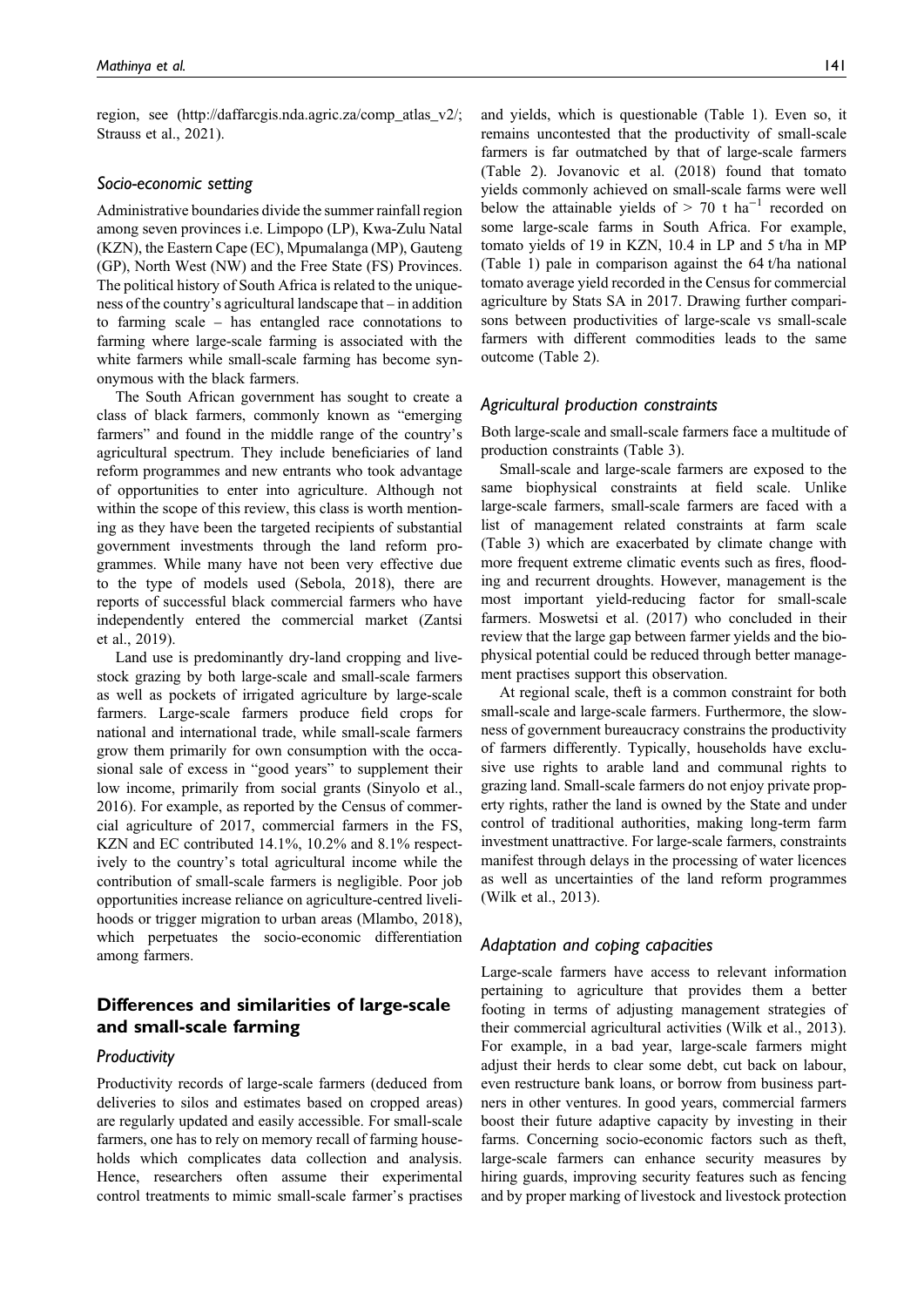| <b>All Control Control Control of the Control Control Control Control Control Control Control Control Control Control Control Control Control Control Control Control Control Control Control Control Control Control Control Co</b> |                     |                                                       |                                   |                                                                                           |                                      |                                                                                                                                 |
|--------------------------------------------------------------------------------------------------------------------------------------------------------------------------------------------------------------------------------------|---------------------|-------------------------------------------------------|-----------------------------------|-------------------------------------------------------------------------------------------|--------------------------------------|---------------------------------------------------------------------------------------------------------------------------------|
| Reference                                                                                                                                                                                                                            | Province            | Commodity                                             | Irrigated?                        | Yield (t/<br><u>(a</u>                                                                    | Yield source                         | Special notes on yield data used                                                                                                |
| Rusere et al., 2019                                                                                                                                                                                                                  | ≞                   | Maize                                                 | $\frac{1}{2}$                     | $0.25 - 0.5$<br>>0.5                                                                      | Extension officers                   | Typology based study: Cereal and livestock farms<br>Off-farm income-based farms<br>Horticultural farms                          |
| ovanovic et al., 2018<br>Elleboudt, 2012                                                                                                                                                                                             | 교증의                 | <b>Tomato</b><br>Maize                                | $\stackrel{\mathtt{o}}{z}$<br>уeз | 10.4<br>2.6                                                                               | Field trial data<br>Field trial data | On-farm field experiments (yield from conventional furrow irrigation)<br>Farmer managed trials (yield is the control treatment) |
| Nyambo & Wakindiki 2015                                                                                                                                                                                                              |                     | Green beans<br>Cabbage<br>Tomato<br>Spinach<br>Potato | уes                               | $\overline{a}$<br>$\tilde{=}$<br>$\overline{\mathbf{30}}$<br>$\triangleright$<br>$\sigma$ | Extension officers                   | Data is provided as the mean of the three irrigation systems                                                                    |
| Sinyolo & Mudhara, 2018                                                                                                                                                                                                              | KZ<br>Z             | Maize                                                 | yes                               | $\tilde{c}$                                                                               | Household survey                     | Survey data                                                                                                                     |
| Mthembu et al., 2018a                                                                                                                                                                                                                | <b>KZN</b>          | Maize                                                 | $\stackrel{\mathtt{o}}{z}$        | $\ddot{ }$                                                                                | Field trial data                     | On-farm field experiments of intercropping (yield is from the maize monocrop)                                                   |
| Henriksson-Malinga et al.,<br>2018                                                                                                                                                                                                   | KZN                 | Maize                                                 | $\frac{1}{2}$                     | .79                                                                                       | Household survey                     | Socio-economic based survey                                                                                                     |
| Franke & Sekoboane, 202                                                                                                                                                                                                              | KZN                 | Potato                                                | Supplemental                      | 2.9                                                                                       | Household survey                     | Modelling study with baseline data collected through surveys                                                                    |
| Kruger et al., 2021                                                                                                                                                                                                                  | KZN                 | <b>Beans</b><br>Maize                                 | $\frac{1}{2}$                     | 0.26<br>2.5                                                                               | Field trial data                     | Records of the control treatments in a CA experiment on farmers' fields                                                         |
| Franke & Sekoboane, 202                                                                                                                                                                                                              | 욷                   | Potato                                                | Supplemental                      | $\frac{8}{6}$                                                                             | Household survey                     |                                                                                                                                 |
| Gwebu & Matthews, 2018                                                                                                                                                                                                               | 욷                   | Tomato                                                | Š                                 | $\overline{a}$                                                                            | Household survey                     | Modelling study with baseline data collected through surveys<br>Production data collected through questionnaires                |
| Tesfuhuney et al., 2020                                                                                                                                                                                                              | ပြ                  | Maize                                                 | $\frac{1}{2}$                     | 0.83                                                                                      | Field trial data                     | Intercropping and rainfall water harvesting experiments on communal fields, control                                             |
|                                                                                                                                                                                                                                      |                     | <b>Beans</b><br><b>Beans</b>                          |                                   | 0.68<br>0.35                                                                              |                                      | data used                                                                                                                       |
| Fanadzo et al., 2009a, 2009b                                                                                                                                                                                                         |                     | Maize                                                 | Yes                               |                                                                                           | Field trial data                     | Farmer implemented field experiments                                                                                            |
| Agbugba et al., 2020                                                                                                                                                                                                                 | ួប                  | Maize<br>Maize                                        | Yes<br>$\stackrel{\mathtt{o}}{z}$ | 2.19                                                                                      | Household survey                     | A mean value for homestead gardeners that were part of the study<br>Values provided as a mean over the irrigation schemes       |
| Masiza et al., 2021                                                                                                                                                                                                                  |                     | Maize                                                 | $\frac{9}{2}$                     | $1.47$<br>3.26                                                                            | Household survey                     | Survey data with only one mean value provided for the entire region                                                             |
| Piesse, 1996                                                                                                                                                                                                                         | <b>U U U</b>        | Maize                                                 | Unspecified                       | $\ddot{\circ}$                                                                            | Household survey                     | Survey data                                                                                                                     |
| Mujuru & Obi, 2020                                                                                                                                                                                                                   |                     | Maize                                                 | Š                                 | 1.04                                                                                      | Household survey                     | Survey data with only one mean value provided for the entire region                                                             |
|                                                                                                                                                                                                                                      |                     | Cabbage                                               |                                   | 5.98                                                                                      |                                      |                                                                                                                                 |
| Baloyi et al., 2009                                                                                                                                                                                                                  | $\check{\check{z}}$ | Maize                                                 | $\frac{1}{2}$                     | $\ddot{ }$ .                                                                              | Field trial data                     | On-farm rotation trial                                                                                                          |
| Bahta, et al., 2018                                                                                                                                                                                                                  | ී                   | Maize                                                 | Yes                               | 3.45                                                                                      | Household survey                     | Survey data on participants of a homestead food garden programme                                                                |
| Andersson et al., 2013                                                                                                                                                                                                               | ⋦                   | Maize<br>Maize                                        | Unspecified<br>yes                | 0.98<br>$-96$                                                                             | Unspecified                          | A modelling study (yield is assumed baseline)<br>Non participants of the study project                                          |
|                                                                                                                                                                                                                                      |                     |                                                       |                                   |                                                                                           |                                      |                                                                                                                                 |

rainfall region of South Africa Table 1. Reported yields of small-scale farmers in the summer rainfall region of South Africa. å - 1 ars in the **Table 1.** Reported vields of small-scale far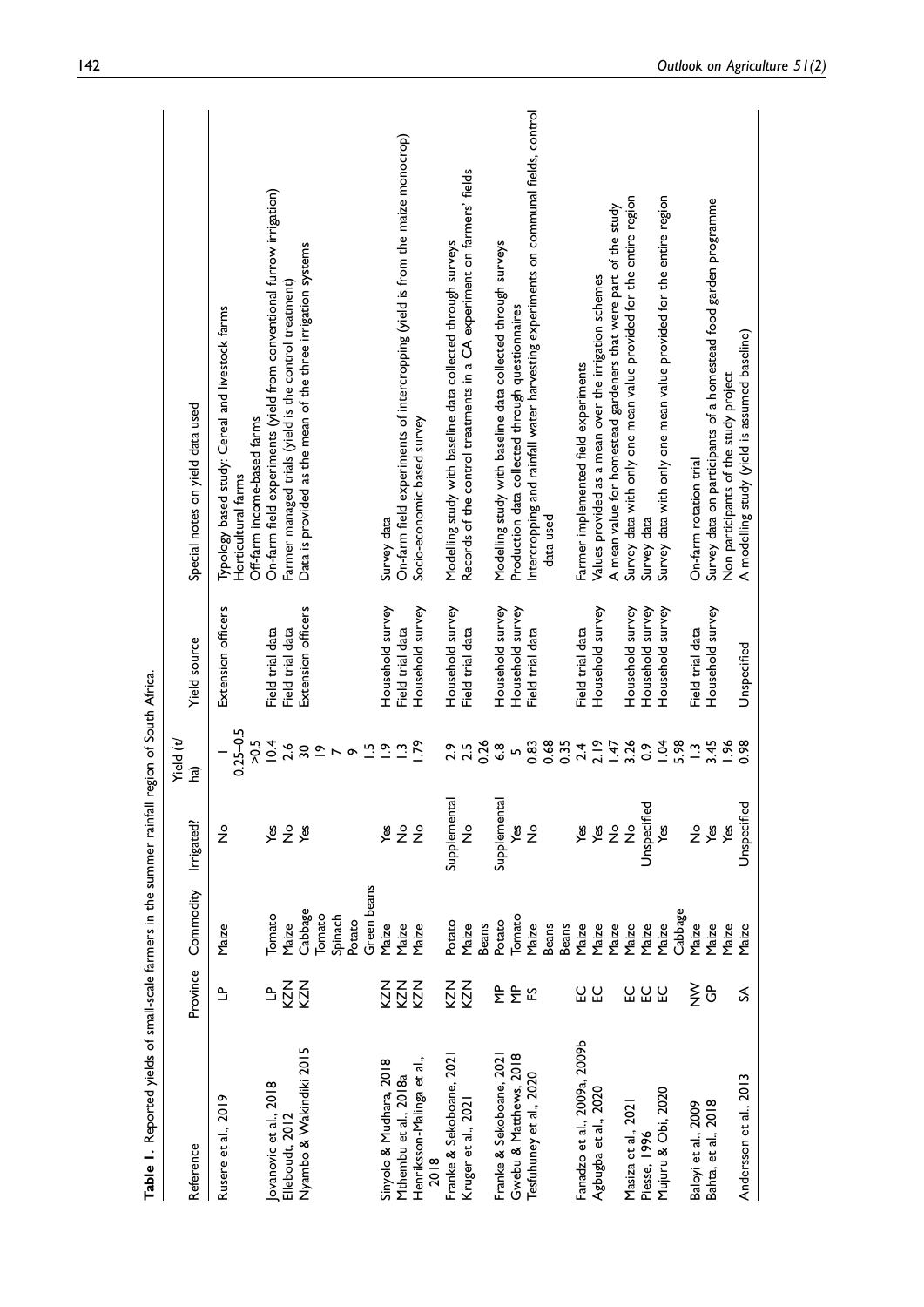|  | Table 2. Maize yields of small-scale farmers and the 10-year |  |  |
|--|--------------------------------------------------------------|--|--|
|  | (2011-2021) average of large-scale farmers (t/ha).           |  |  |

|            | Maize            |             |
|------------|------------------|-------------|
| Province   | Small-scale      | Large-scale |
| LP         | 2.6              | 6.3         |
| <b>KZN</b> | 2.6              | 6.9         |
| <b>MP</b>  |                  | 5.9         |
| FS         | 0.8              | 4.7         |
| EC         | 3.3              | 6.2         |
| <b>NW</b>  | 1.3              | 4.0         |
| GP         | 2.0              | 5.5         |
| <b>SA</b>  | $\overline{1.0}$ | 5.6         |

Values used for small-scale farmers are obtained from Table 1 and the highest recorded yield per province is used. For large-scale farmers, a 10-year average was calculated from Grain SA data.

against predators (Brink et al., 2021). Ultimately, large-scale farmers are thought to be able to cope better with production constraints and shocks because of the diversified nature of their production activities (Clarke et al., 2012).

Coping strategies of small-scale farmers are primarily based on traditional methods such as studying weather conditions over time, harvesting water from rain, and practising indigenous water and soil conservation methods (Popoola et al., 2018). In more severe cases, coping may be misconstrued as "giving up" such as discontinuing the planting of specific crops or varieties (Popoola et al., 2018) or completely abandoning fields (de la Hey, 2017; Blair et al., 2018; Shackleton et al., 2019). While some strategies may be desirable by small-scale farmers such as the use of fertilisers and biocides, their lack of access to capital restricts their adoption as most rural households depend on social welfare. During bad years, small-scale farmers often have to compromise on most necessities. Selling livestock would be the ultimate resort as livestock serves as both savings and an indicator of wealth or social class. In good years, coping may entail selling of excess grain to buy fertiliser for the next year's crop. However, money obtained from selling excess produce in a good year is typically used to buy food and other households items (Popoola et al., 2018).

The striking difference is that the respective long term versus short term planning of large-scale and small-scale farmers alludes to the differences in access to credit. The prospects of small-scale farmers to take out a loan or crop insurance is shaky as they lack records to demonstrate land ownership and the ability to farm. Their inconsistent income from farming prevents them from investing their own capital into farming. This has a ripple effect on their priorities in saving and spending as well as their risk attitudes. For example, while stock theft is a common occurrence, large-scale farmers bear a further brunt of associated asset theft (e.g. fencing). Yet, they continue to take the risk of acquiring such assets as they cannot farm at scale without them. While one might argue that their risk is eased by obtaining insurance, associated insurance premium changes. Furthermore, livestock is not insured against theft.

Coping strategies for large-scale farmers revolve around diversified forms of off-farm investments. For small-scale farmers, coping strategies are more traditional in nature. Taking a risk that does not pay off may mean debt for large-scale farmers while this may mean food insecurity for small-scale farmers. Nonetheless, farmers need to perceive adequate welfare gains from any technological intervention before choosing to adopt it (Senyolo et al., 2018); (Abegunde et al., 2020). As such, adoption of proposed coping strategies remains modest at best (Guo et al., 2020). For small-scale farmers, technology adoption is limited by poor access to necessary resources (Guo et al., 2020). Furthermore, differences in agricultural resource endowments (Henriksson-Malinga et al., 2018) drives decisions on managing production constraints as well as technological adoption.

# Intervention strategies to increase productivity of small-scale farmers

The feasibility and sustainability of small-scale farming in South Africa has been questioned (Hart et al., 2005). Over the years, this issue has been met with variable efforts both from the research and policy perspective.

## Research perspective

Studies on interventions aimed at improving the productivity of small-scale farming are provided as Appendix 1. There is ample research addressing field scale constraints and these constraints (Table 3) have been mitigated through for example, breeding for improved crop varieties. Recorded benefits of this technology include increased yields, less demand for labour and lower pesticide use (Beyers et al. 2002). Small-scale farmers already use improved crop varieties of cotton (Yousouf et al. 2002), soybean (Schutte, 2020) and maize (Fischer et al., 2015). While there are plenty to choose from, some field scale interventions techniques such as manuring for soil fertility management are favoured for their cost effectiveness (Mkhabela, 2002) while some approaches like conservation agriculture  $(CA)$ are disliked for taking time before their benefits become obvious (Chiduza & Dube, 2013; Swanepoel et al., 2018).

Several terminologically different, but conceptually similar production approaches have also been pursued to enhance crop yields improvement advantages, as well as for added benefits of environmental protection. These approaches include CA, climate-smart agriculture (CSA), sustainable intensification (SI) and ecological intensification (EI). Practices found in these production approaches are focused on reorientation of crops at field level (e.g. intercropping; diversification). These practices have been investigated at great length and reported to be economically viable as they minimise input costs (Berry et al., 2009; Mthembu et al., 2018a). Farmers are said to be motivated by risk avoidance to adopt these strategies (Hitayezu et al., 2016).

Although limited, there has been research addressing farm-scale interventions that may directly or indirectly contribute to increased productivity. Such interventions include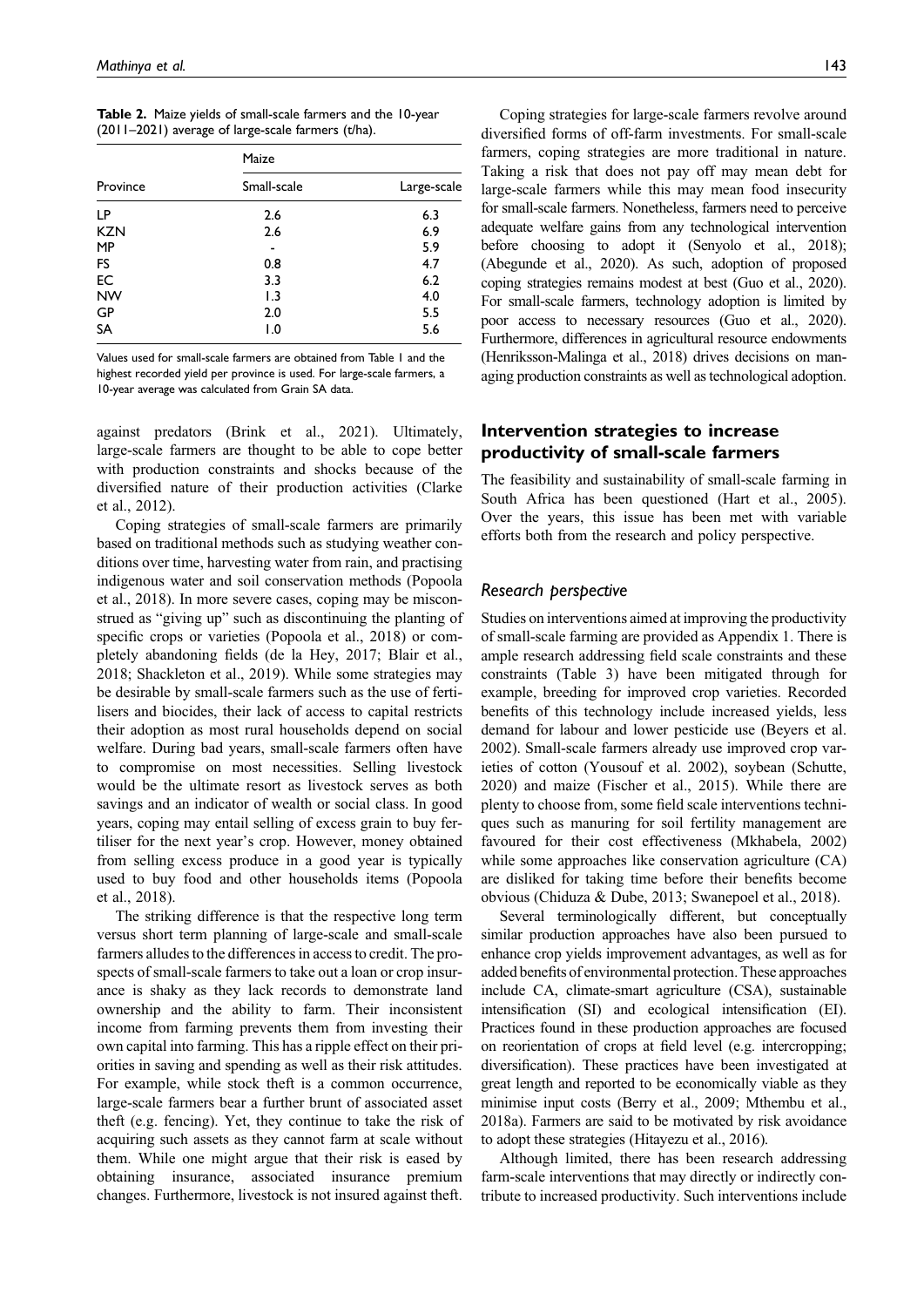Table 3. Production constraints in the summer rainfall region at the field, farm and regional scale based on a detailed review of the literature. See Appendix 1 for sources on small-scale agriculture and the criteria used to assign scales (i.e. field, farm or region). For constraints of large-scale farmers, primary sources consulted were Clarke et al. (2012); Wilk et al. (2013); Gwebu & Matthews (2018); Henriksson-Malinga et al. (2018) and Popoola et al. (2018).

|        |                    |                      | Farmers               |                               |
|--------|--------------------|----------------------|-----------------------|-------------------------------|
| Scale  | Type of constraint | Nature of constraint | Small-scale           | Large-scale                   |
| Field  | Biophysical        | Climatic             | Drought               | Drought                       |
|        |                    |                      | Floods                | Floods                        |
|        |                    |                      | <b>Fires</b>          | <b>Fires</b>                  |
|        |                    | Soil                 | Degradation           | Degradation                   |
|        |                    |                      | Fertility             | Fertility                     |
|        |                    |                      | Moisture              | Moisture                      |
|        |                    | Agronomic            | Pests and diseases    | Pests and diseases            |
|        |                    |                      | Weeds                 | Weeds                         |
| Farm   | Management         | Knowledge/ skill     | Animal nutrition      |                               |
|        |                    |                      | Post-harvest storage  |                               |
|        |                    |                      | Input calibration     |                               |
|        |                    |                      | Production efficiency |                               |
|        |                    |                      | Technical skill       |                               |
|        | Social             | Social               | Culture/ tradition    |                               |
|        |                    | Labour               | Affordability         | <b>Skills</b>                 |
|        |                    | Capital              | Access                | Insurance                     |
|        | Entrepreneurial    |                      | Trading acumen        |                               |
| Region | Economical         | Market               | Access                | Subsidies/ tariffs            |
|        |                    |                      | World markets         |                               |
|        | Social             |                      | Theft                 | Theft                         |
|        | Political          | Government policies  | Tribal laws           | Land reform                   |
|        |                    |                      | Water infrastructure  | Water policies<br>Labour laws |

alternative storage techniques to reduce post-harvest losses; techniques improving water use efficiencies; succession planning and creation of field nutrient-management zones. An example is the compact arrangement of crop-livestock integration (Hosu & Mushunje, 2013) also known as mixed farming.

While there is ample research at field scale, there is a lack of research at regional scale. Furthermore, there is little research that takes on a multi-disciplinary farming systems approach that can encompass the wider socio-economic environment of small-scale farmers. This multi-disciplinary research approach to small-scale farming has been implemented in other African countries such as Malawi (Franke et al., 2014), Ethiopia (Josephson et al., 2014), Uganda (Van Campenhout & Bizimungu, 2018), Mali (Falconnier et al., 2016), Rwanda (Rosa et al., 2017), Mozambique (Roxburgh & Rodriguez, 2016) and Kenya (Willy et al., 2019). In South Africa, this type of research has been very scanty with only one study to mention (Rusere et al., 2019), where the DEED cycle (Describe; Explain; Explore and Design - meant to limit researcher's assumptions while encouraging co-learning among stakeholders (Giller et al., 2006)) formed the basis of its methodological approach. As such, there is an overall limited understanding of small-scale agriculture in South Africa.

## Policy perspective

The government has, through the National Development Plan (NDP), proposed integration of small-scale farmers into existing commercial value chains as a key objective in rural areas. According to the NDP, agriculture is poised to prosper and continue to contribute meaningfully to the country's rural poor by ensuring food and nutrition security. However, a closer look at recent policy initiatives by Chapman et al. (2021) paints a picture of ineffective policy interventions that result in fruitless expenditures. This reality is unpalatable given the governmental investments to increase productivity, enhance sustainable agricultural resource use and facilitate economic growth and development of small-scale farmers. Chapman et al. (2021) further highlight that opposing voices to the current status quo of policy processes and implementations lack the "empirical evidence base needed to lend weight to their convictions". Furthermore, Okunlola et al. (2016) stated that although government policies have recently shown cognisance of emerging knowledge about small-scale farming such as the diverse nature of this sector, this awareness does not translate into practical programmes of support that take these differences into account in meaningful ways.

One could argue that these "fruitless expenditures" are a result of the wrong starting point. That is, the idea that all small-scale farmers should and will participate in the commercial value chain while basic conditions of scale, access to credit and land ownership are not met (NDP). This then results in white elephant projects like the agri-parks [\(https://www.gov.za/about-government/government-](https://www.gov.za/about-government/government-programmes/agri-parks-programme)

[programmes/agri-parks-programme](https://www.gov.za/about-government/government-programmes/agri-parks-programme)). Another argument for the "fruitless expenditure" could be poor implementation (lack of capacity and pervasive corruption) as also recognised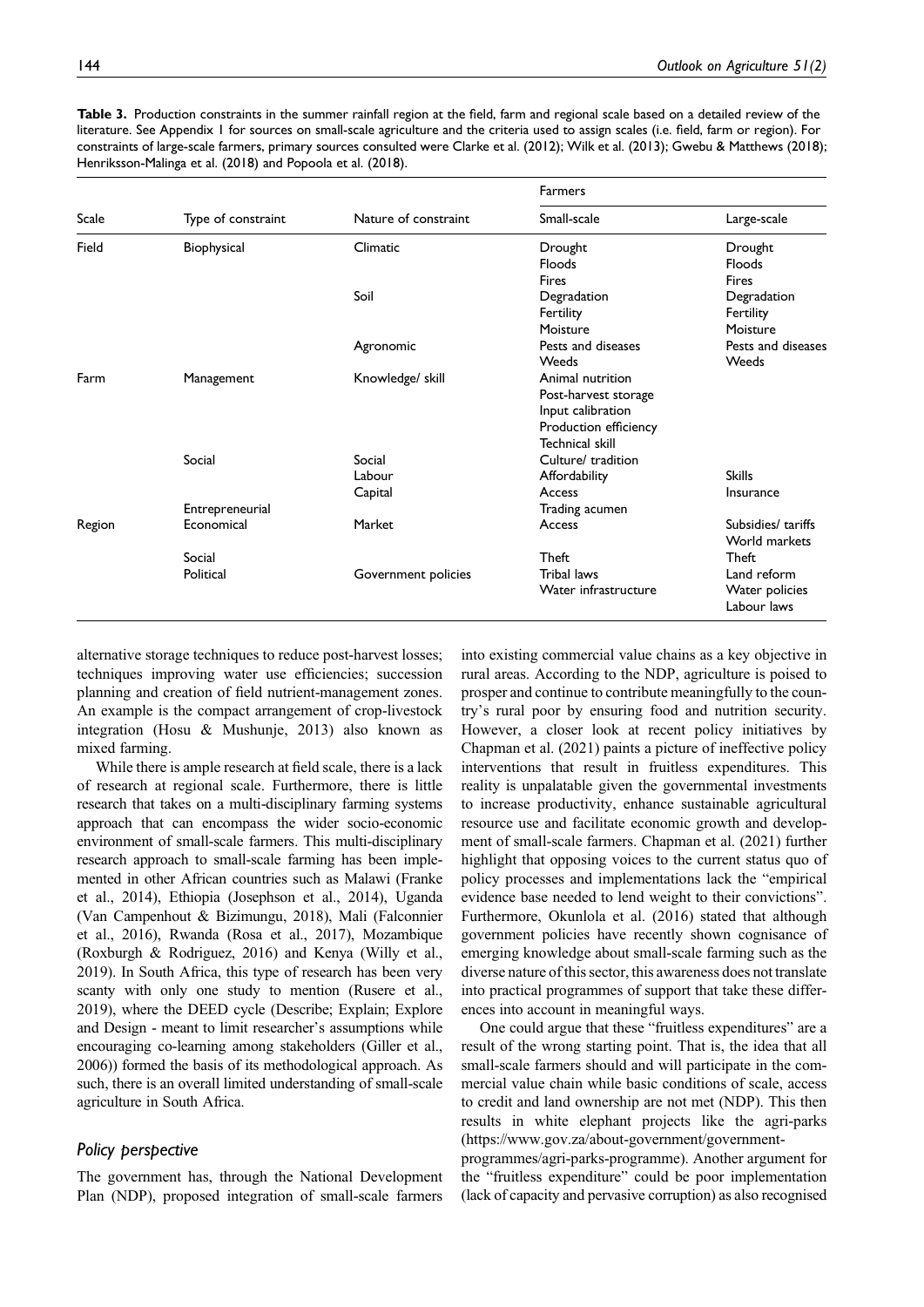by the The President's Advisory Panel on Land Reform's report of 2019. Either way, South Africa can no longer afford to run the risk of development programmes and policies that are ineffective (Hall & Kepe, 2017). Hence, the need for a holistic analysis of the dynamics of small-scale farming in guiding strategies and policies to improve the likelihood of success.

On the other hand, a national scan in South Africa by Okunlola et al. (2016) indicated a wide variety of forms of support offered to small-scale farmers by private sector and other actors outside of government. Examples of these actors include university research and support groups such as the Agricultural and Rural Development Research Institute (ARDRI) at the University of Fort Hare and the Farmer Support Group (FSG) of the University of KwaZulu-Natal. While perhaps limited in scope and reach, successful outcomes of such programmes have been documented. For example, the Farmer field school by ARDRI is reported to have increased farmers'self-assessed knowledge and skills of production, consumption and selling of vegetables in the Eastern Cape Province (Apleni et al., 2019). Similarly, the Integrated Sustainable Agriculture Project (ISA) by FSG assisted farmers to start a communal garden where they grow vegetables for their own consumption and the local market [\(http://base.d-p](http://base.d-p-h.info/en/fiches/dph/fiche-dph-7074.html)h.info/en/fiches/dph/fi[che-dph-7074.html](http://base.d-p-h.info/en/fiches/dph/fiche-dph-7074.html)).

Likewise, successful collaboration between nongovernmental organisations and small-scale farmers have been developed. Companies such Grain SA ([https://www.](https://www.grainsa.co.za/pages/farmer-development/projects) [grainsa.co.za/pages/farmer-development/projects\)](https://www.grainsa.co.za/pages/farmer-development/projects) and Meat Naturally ([https://www.meatnaturallyafrica.com/](https://www.meatnaturallyafrica.com/services/) [services/\)](https://www.meatnaturallyafrica.com/services/) have instituted mentoring programmes where they directly link up with small-scale farmers who demonstrate potential to make it into competitive farming. In some of these programmes, small-scale farmers are assisted with financial management; production training, grazing planning and mapping, farmer and header training, mobile auctions and abattoirs, vaccinations, livestock tagging, to name a few. Such collaborations could help eliminate the government shortfalls of poor implementation of policies.

From all this, an observation is that policy interventions are often based more on ideology and party-political wishes than on empirical research. They are often not very realistic with a slow and messy implementation that yields little impact in the end. For example, while the Presidential Advisory Panel (2019) recognised the capacity constraints and corruption within the government, it still made its recommendations based on the assumption that the government can successfully fund, initiate and oversee interventions. Just the same, the key objective of the NDP is to commercialise small-scale farming while the reality is, the majority of small-scale farmers will not manage to be active participants of formal agricultural markets.

# Prospects for small-scale farming in South **Africa**

A fundamental question when assessing the prospects of small-scale farming is given that large-scale farming is

capital and knowledge intensive as well as very competitive, is it realistic to expect small-scale farmers to fight their way into formal markets and develop into small- to medium-scale commercial farmers? Unlike large-scale farmers, small-scale farmers do not benefit from the economies of scale. This means either farms should be consolidated (a very sensitive option given the political history of the country) or production intensified (an option deemed foreclosed by land fragmentation and a lack of alternatives outside agriculture; Giller et al., 2021a). Scale remains important but with certain high-value irrigated crops like vegetables or nuts, one could at least make a living from a small area of land. A bottle neck for commercialising small-scale farming in South Africa is that, unlike in other African countries (Giller et al., 2021b), the thriving large-scale farming sector already saturates most agricultural markets. This leaves very little room for growth and possibilities of breaking into formal markets, a challenge that may be overcome through for example, input subsidies (Rangoato & Oluwatayo, 2018), provision of post-harvest storage facilities (Achiano et al., 1999), and negotiating for pre-concluded contracts (Adewumi et al., 2010).

Small-scale farming in South Africa seems unlikely to act as an engine for growth and economic development in rural areas as assumed by the NDP. Given the reality that people are not purely focussed on farming and have diversified livelihoods, perhaps small-scale agriculture should be pursued to provide affordable and nutritious food for the rural populations while other opportunities for employment in rural and urban areas are explored. There are opportunities to diversify production to provide more nutritious diets with the inclusion of crops such as pulses and vegetables. It however remains unclear what scale of operations is needed to achieve commercial success in different regions of small-scale farming. A potential alternative for job creation could be investing in the high-value horticultural sector. For example, the ZZ2 Company directly employs about 10,000 people through horticultural production activities ([www.zz2.co.za\)](www.zz2.co.za).

While the NDP strongly advocates for investing in small-scale agriculture as a route towards reducing both rural poverty and food insecurities of many rural South Africans, Gassner et al. (2019) argue against this dual role thrust upon small-scale farming. The argument is based on the premise that, although poverty and hunger are inextricably linked, they remain two distinct concepts requiring distinct intervention measures. Therefore, two main questions remain. Is small-scale farming still the appropriate entry point for improved rural livelihoods in South Africa? If so, then towards what objectives (job creation, main source of income, food security and self-sufficiency, supplementary income etc.) should small-scale farming be supported?

## Concluding remarks

Despite scouring the literature, only few papers were found that were explicit on the poor productivity of small-scale agriculture. Through comparison with large-scale farmers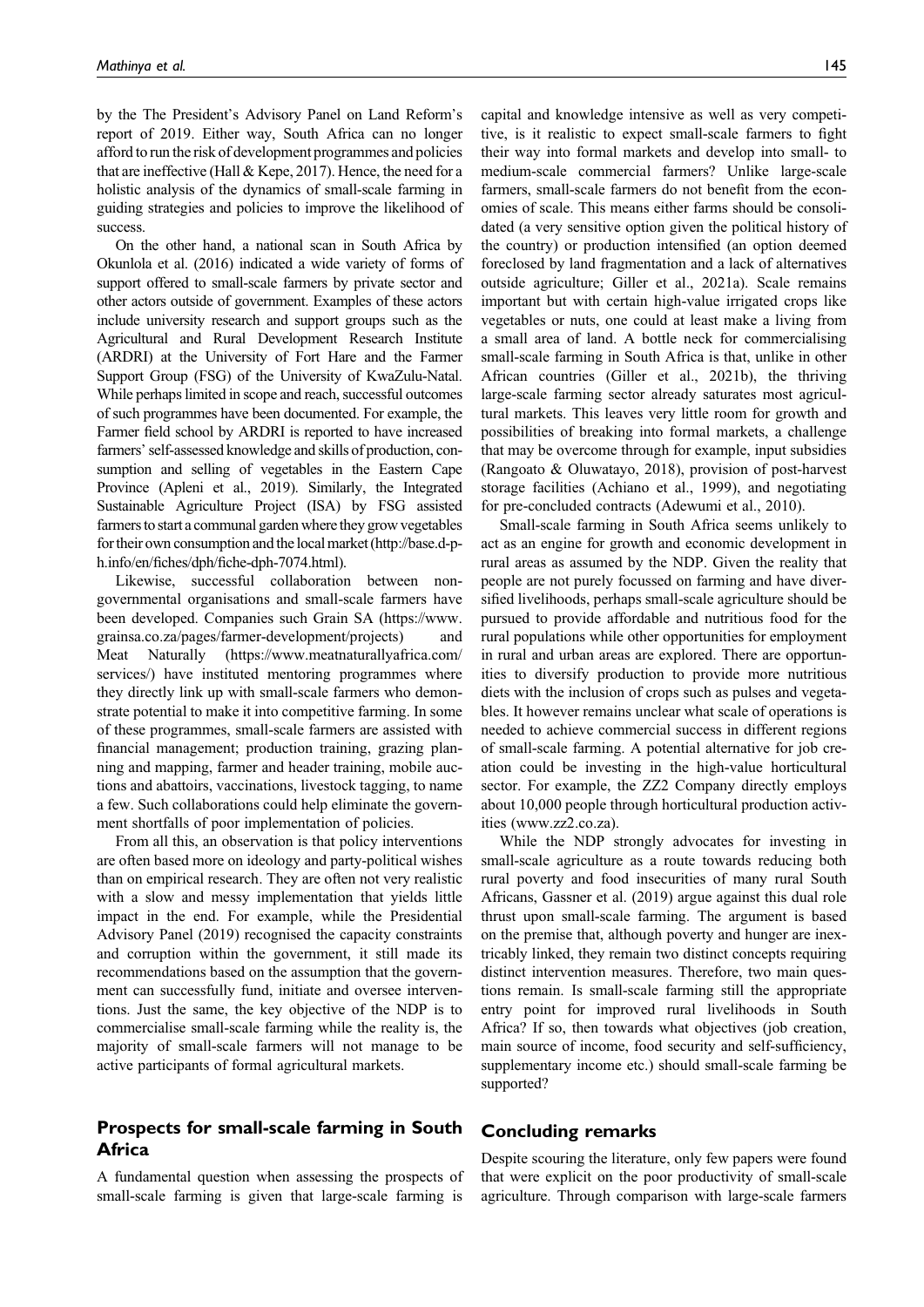in the same bioregion, this review highlights that low productivity of small-scale farming cannot be solely ascribed to biophysical constraints and that differences rather arise at the farm and regional level. Furthermore, this comparison has indicated that productive and profitable farming is knowledge intense, competitive and not without challenges and should be managed as a business enterprise – something not always at the forefront of interventions in small-scale farming.

Notwithstanding the scarcity of available data, the observed large yield gaps between large-scale and small-scale farmers suggest that there is potential to intensify production on small-scale farms. However, prevalent interventions have been sought at field scale. Farm and regional scale studies are scarce with integrated studies even scantier. This creates a misalignment between constraints, interventions and livelihood dynamics of small-scale farming households. Furthermore, it seems that policy interventions are largely driven by ideologies/ paradigms/political considerations and are not evidence based.

While prospects of small-scale farming may seem gloomy at first glance, the opportunity to invest in high value crops exists. However, this prospect is limited by the fact that the country's very competitive and thriving large-scale farming already saturates most agricultural markets. In essence though, it seems that for those with secure land holdings and some access to other factors of production, investment in high value vegetable production could be the way forward. For those without sufficient land, small-scale farming remains a small but important contribution to household food security.

A key reflection that emerges from this review is that we know remarkably little about small-scale farming systems in South Africa. The evidence base is incomplete. Better structured and context-based farming systems / livelihood based research is needed to understand the constraints and opportunities of small-scale farmers. Furthermore, it should be acknowledged that different farmers have different objectives, different possible development pathways and require different interventions. This will provide insights into potential development pathways and the policies needed to support them.

Farming is likely to remain an important supplementary livelihood opportunity for the majority of rural households, more likened to cottage gardening than a thriving commercial venture. What are seen as constraints to agriculture, are more a manifestation of the lack of remunerative jobs in rural areas of South Africa. A diversified approach to rural development is required. Such an approach could support a transition to more commercial farming activities for those with the interest and sufficient land, while providing alternative employment or social protection for others. An important step towards such an approach is to avoid the use of small-scale farmers as a blanket term for rural households. A key question for research is what types of farming in terms of crops and livestock, and what scale of operations is needed to achieve commercial success in different regions. This will clearly differ in relation to the local

agroecological conditions and market opportunities, requiring a tailored and nuanced approach.

## Acknowledgements

The library services of the University of the Free State and Wageningen University and Research are acknowledged for their valued contribution with access to and management of literature.

### Declaration of conflicting interests

The author(s) declared no potential conflicts of interest with respect to the research, authorship, and/or publication of this article.

### Funding

The author(s) received no financial support for the research, authorship, and/or publication of this article.

## ORCID iDs

VN Mathinya D <https://orcid.org/0000-0003-4168-3824> AC Franke **<https://orcid.org/0000-0002-4150-7196>** KE Giller **b** <https://orcid.org/0000-0002-5998-4652>

## **References**

- Abegunde VO, Sibanda M and Obi A (2020) Determinants of the adoption of climate-smart agricultural practices by small-scale farming households in King Cetshwayo district municipality, South Africa. Sustainability 12(1): 1–27.
- Achiano KA, Giliomee JH and Pringle KL (1999) The use of ash from Aloe marlothii Berger for the control of maize weevil, Sitophilus zeamais Motschulsky (Coleoptera: curculionidae), in stored maize. African Entomology 7: 169–172.
- Adewumi MO, Afolayan AJ and Masika PJ (2010) Contract farming approach to essential oil production in the eastern cape province of South Africa. Journal of Agriculture and Social Research 10: 73–79.
- Agbugba IK, Christian M and Obi A (2020) Economic analysis of smallholder maize farmers: Implications for public extension services in Eastern Cape. South African Journal of Agricultural Extension 48(2): 50–63.
- Andersson JCM, Zehnder AJB, Wehrli B, et al. (2013) Improving crop yield and water productivity by ecological sanitation and water harvesting in South Africa. Environmental Science & Technology 47: 4341–4348.
- Antwi M and Seahlodi P (2011) Marketing constraints facing emerging small-scale pig farmers in Gauteng province, South Africa. Journal of Human Ecology 36: 37–42.
- Apleni AI, Aliber M, Zhou L, et al. (2019) The impact of the farmer field school approach on small-scale vegetable producers' knowledge and production in Alice, Eastern Cape, South Africa. South African Journal of Agricultural Extension 47(3): 70–82.
- Armitage RM, Hurly KM and Gillitt CG (2009) Enhancing support measures to small-scale growers and new freehold growers in the South African sugar industry. In: Proceedings of the Annual Congress - South African Sugar Technologists' Association, pp.354–369. Proceedings of the 82nd Annual Congress of the South African Sugar Technologists' Association, Durban, South Africa, 26–28 August 2009
- Bahta YT, Owusu-Sekyere E and Tlalang BE (2018) Assessing participation in homestead food garden programmes, land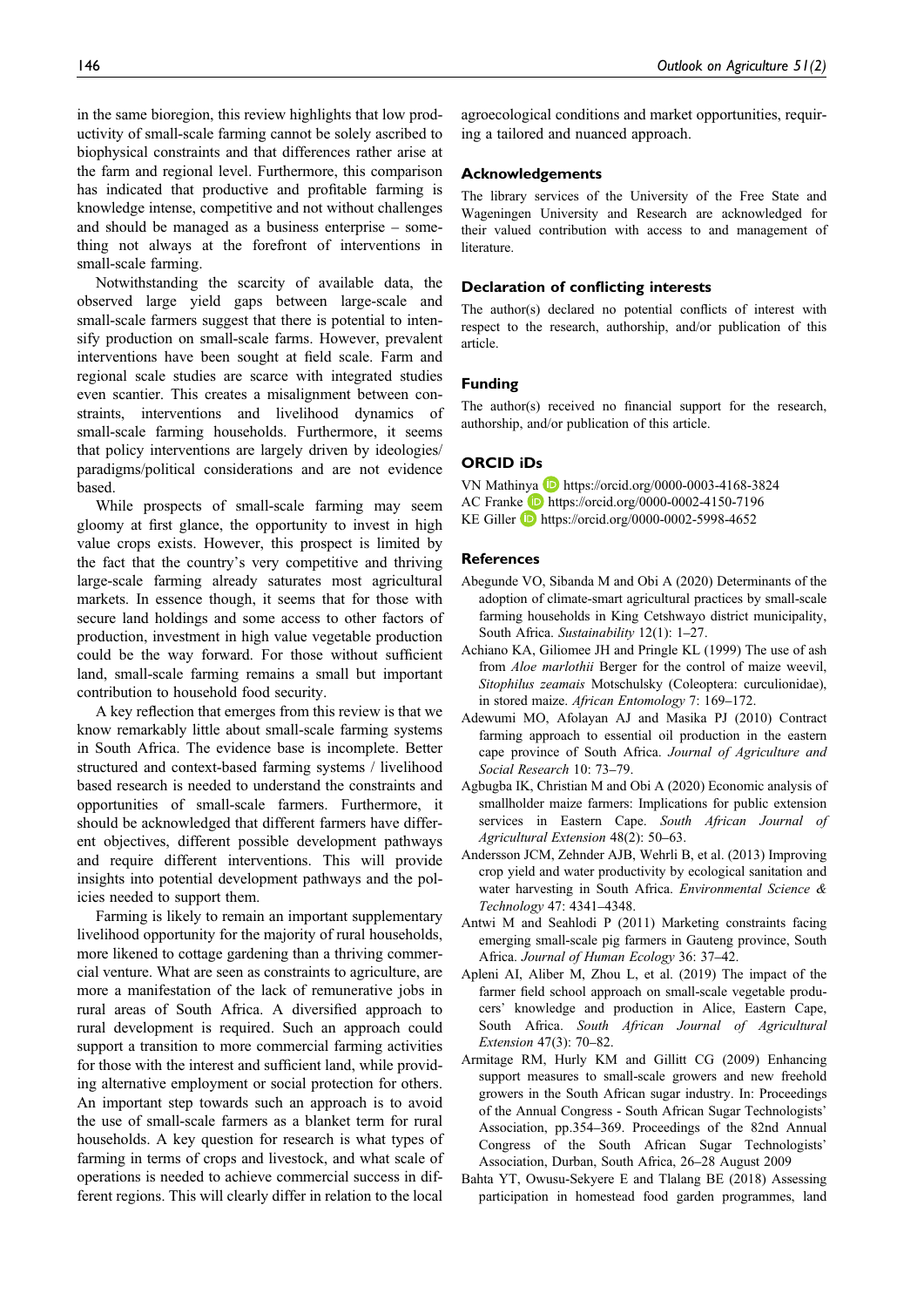ownership and their impact on productivity and net returns of smallholder maize producers in South Africa. Agrekon 57(1): 49–63.

- Baloyi RT, Belete A, Hlongwane JJ, et al. (2012) Technical efficiency in maize production by small-scale farmers in ga-mothiba of Limpopo province, South Africa. African Journal of Agricultural Research 7: 5478–5482.
- Baloyi TC, Thobakgale MD and Kutu FR (2009) Crop rotation and fertiliser effect on productivity and nutritional demands of small-scale farmers in dry land areas of South Africa. In: 9th African Crop Science, Conference Proceedings, Cape Town, South Africa, 28 September–2 October 2009, pp.17–21.
- Bennett R, Ismael Y, Morse S, et al. (2004) Reductions in insecticide use from adoption of Bt cotton in South Africa: Impacts on economic performance and toxic load to the environment. Journal of Agricultural Science 142: 665–674.
- Berau for Food and Agricultural Policy (BFAP) (2020) BFAP Baseline: Agricultural outlook 2020–2029. Pretoria.
- Berry S, Cadet P and Spaull VW (2005) Effect of certain cultural practices on nematode management in a small-scale farming system. In: Proceedings of the 79th Annual Congress of South African Sugar Technologists' Association, Kwa-Shukela, Mount Edgecombe, South Africa, 19–22 July 2005, pp.149–164.
- Berry SD, Dana P, Spaull VW, et al. (2009) Effect of intercropping on nematodes in two small-scale sugarcane farming systems in South Africa. Nematropica 39: 11–33.
- Beyers L, Ismael Y, Piesse J, et al. (2002) Can GM-technologies help the poor? The efficiency of Bt cotton adopters in the Makhathini Flats of KwaZulu-Natal. Agrekon 41: 62–74.
- Blair D, Shackleton CM and Mograbi PJ (2018) Cropland abandonment in South African smallholder communal lands: Land cover change (1950–2010) and farmer perceptions of contributing factors. Land 7: 121. [https://www.mdpi.com/](https://www.mdpi.com/2073-445X/7/4/121) [2073-445X/7/4/121.](https://www.mdpi.com/2073-445X/7/4/121)
- Brink CW, Thomson RL, Amar A, et al. (2021) Prevalence and drivers of poison use by South African commercial farmers and perceptions of alternative livestock protection measures. Ambio 50: 1211–1221.
- Campbell PL, Gillespie WA, Tweddle P, et al. (2011) Development of herbicide selection and knapsack calibration tables to assist emerging farmers in the South African sugarcane industry. In: Proceedings of the Annual Congress - South African Sugar Technologists' Association, pp.236–239.
- Cele L and Wale E (2018) The role of land- and water-use rights in smallholders' productive use of irrigation water in KwaZulu-Natal, South Africa. African Journal of Agricultural and Resource Economics 13: 345–356.
- Cervantes-Godoy D (2015) Strategies for addressing smallholder agriculture and facilitating structural transformation. OECD Food, Agriculture and Fisheries Working Papers: 69-pp.
- Chaminuka P, Senyolo GM, Makhura MN, et al. (2008) A factor analysis of access to and use of service infrastructure amongst emerging farmers in South Africa. Agrekon 47: 365–378.
- Chapman SA, Tjasink K and Louw J (2021) What works for poor farmers? Insights from South Africa's national policy evaluations. African Evaluation Journal 9(1): a548. [https://doi.org/](https://doi.org/10.4102/aej.v9i1.548) [10.4102/aej.v9i1.548](https://doi.org/10.4102/aej.v9i1.548)
- Chiduza C and Dube E (2013) Maize production challenges in high biomass input smallholder farmer conservation agriculture systems: a practical research experience from South Africa. In: 11th African Crop Science Proceedings, Sowing innovations for sustainable food and nutrition security in Africa, Entebbe, Uganda, 14–17 October 2013, pp.23–27.
- Chikanda M and Kirsten JF (1996) Determinants of input use on smallholder farms in the former Lebowa. Agrekon 35: 320–324.
- Clarke CL, Shackleton SE and Powell M (2012) Climate change perceptions, drought responses and views on carbon farming amongst commercial livestock and game farmers in the semiarid Great Fish River Valley, Eastern Cape province, South Africa. African Journal of Range & Forage Science 29: 13–23.
- De la Hey MBW (2017) Why have South African smallholders largely abandoned arable production in fields? A case study. Journal of Southern African Studies 43: 753–770.
- D'Haese M, Huylenbroeck G, Rooyen CJ, et al. (1999) Financial analysis of mango production on small-scale emerging commercial farms in the Venda region of South Africa. Agrekon 38: 209–219.
- Elleboudt R, 2012. Are conservation agriculture practices an interesting option for the smallholder farmer communities of the Okhahlaba Local Municipality, KwaZulu-Natal, South Africa? MSc dissertation. Universiteit Gent.
- Falconnier GN, Descheemaeker K, Mourik TAV, et al. (2016) Unravelling the causes of variability in crop yields and treatment responses for better tailoring of options for sustainable intensification in southern Mali. Field Crops Research 187: 113–126.
- Fanadzo M, Chiduza C and Mnkeni PNS (2009a) Comparative response of direct seeded and transplanted maize (Zea mays L.) to nitrogen fertilization at Zanyokwe irrigation scheme, Eastern Cape, South Africa. African Journal of Agricultural Research 4: 689–694.
- Fanadzo M, Chiduza C and Mnkeni PNS (2009b) Investigation of agronomic factors constraining productivity of grain maize (Zea mays L.) at Zanyokwe irrigation scheme, Eastern Cape, South Africa. Journal of Applied Biosciences 17: 948–958.
- Fanadzo M, Chiduza C and Mnkeni PNS (2010a) Reduced dosages of atrazine and narrow rows can provide adequate weed control in smallholder irrigated maize (Zea mays L.) production in South Africa. African Journal of Biotechnology 9: 7660–7666.
- Fanadzo M, Chiduza C, Mnkeni PNS, et al. (2010b) Crop production management practices as a cause for low water productivity at Zanyokwe Irrigation Scheme. Water SA 36: 27–36.
- Fischer K, Van den Berg J and Mutengwa C (2015) Is Bt maize effective in improving South African smallholder agriculture? South African Journal of Science 111(1/2): 304-313.
- Franke AC and Sekoboane IE (2021) Exploring variability in resource use efficiencies among smallholder potato growers in South Africa. Potato Research 64(2): 213–228.
- Franke AC, van den Brand GJ and Giller KE (2014) Which farmers benefit most from sustainable intensification? An ex-ante impact assessment of expanding grain legume production in Malawi. European Journal of Agronomy 58: 28–38.
- Gassner A, Harris D, Mausch K, et al. (2019) Poverty eradication and food security through agriculture in Africa: rethinking objectives and entry points. Outlook on Agriculture 48: 309–315.
- Giller KE (2020) The food security conundrum of sub-Saharan Africa. Global Food Security 26: 100431.
- Giller KE, Delaune T, Silva JV, et al. (2021a) The future of farming: who will produce our food? Food Security 13: 1073–1099.<https://doi.org/10.1007/s12571-021-01184-6>.
- Giller KE, Delaune T, Silva JV, et al. (2021b) Small farms and development in sub-Saharan Africa: farming for food, for income or for lack of better options? Food Security 13: 1431–1454. [https://doi.org/10.1007/s12571-021-01209-0.](https://doi.org/10.1007/s12571-021-01209-0)
- Giller KE, Rowe E, de Ridder N, et al. (2006) Resource use dynamics and interactions in the tropics: Scaling up in space and time. Agricultural Systems 88: 8–27.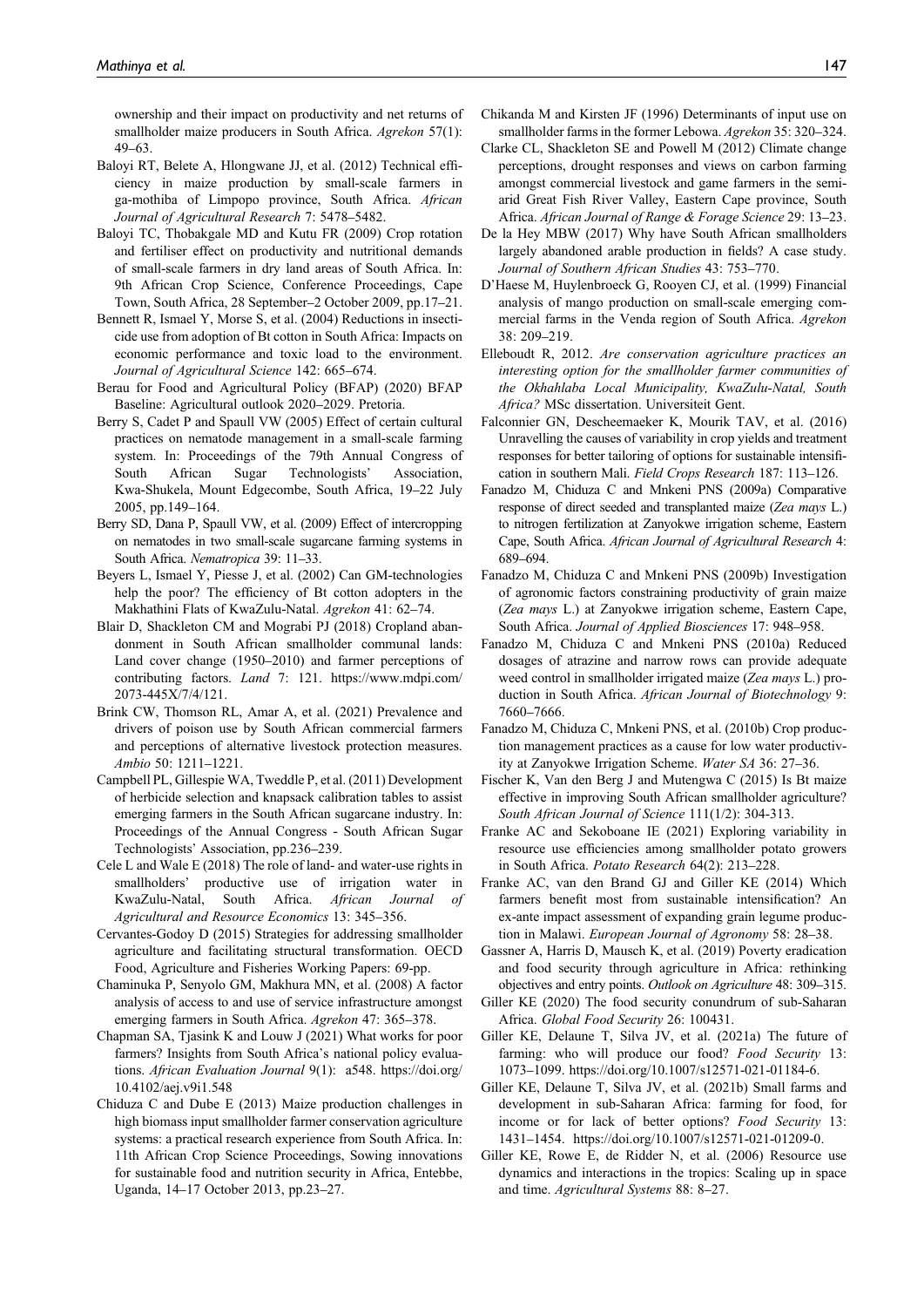- Gillespie WA, Mitchell FJ, Way MJ, et al. (2009) Demonstration plots double as seedcane nurseries for small-scale growers in the Noodsberg area. In: Proceedings of the Annual Congress - South African Sugar Technologists' Association, pp.623–625.
- Guo Q, Ola O and Benjamin EO (2020) Determinants of the adoption of sustainable intensification in Southern African farming systems: A meta-analysis. Sustainability 12: 3276..
- Gwebu JZ and Matthews N (2018) Metafrontier analysis of commercial and smallholder tomato production: A South African case. South African Journal of Science 114(7–8): 55–62.
- Hall R and Kepe T (2017) Elite capture and state neglect: New evidence on South Africa's land reform. Review of African Political Economy 44(151): 122–130..
- Hart T, Billet A and Burgess R (2005) South Africa: a smallholder's innovative approach to producing and exporting fruit. IK Notes: 4.
- Henriksson-Malinga R, Jewitt GPW, Lindborg R, et al. (2018) On the other side of the ditch: Exploring contrasting ecosystem service coproduction between smallholder and commercial agriculture. Ecology and Society 23(4):9. [https://doi.org/10.](https://doi.org/10.5751/ES-10380-230409) [5751/ES-10380-230409](https://doi.org/10.5751/ES-10380-230409)
- Hitayezu P, Zegeye EW and Ortmann GF (2016) Farm-level crop diversification in the midlands region of KwaZulu-Natal, South Africa: Patterns, microeconomic drivers, and policy implications. Agroecology and Sustainable Food Systems 40: 553–582.
- Hosu S and Mushunje A (2013) Optimizing resource use and economics of crop-livestock integration among small farmers in semiarid regions of South Africa. Agroecology and Sustainable Food Systems 37: 985–1000.
- Josephson AL, Ricker-Gilbert J and Florax RJGM (2014) How does population density influence agricultural intensification and productivity? Evidence from Ethiopia. Food Policy 48: 142–152.
- Jovanovic N, Musvoto C, De Clercq W, et al. (2018) A comparative analysis of yield gaps and water productivity on smallholder farms in Ethiopia, South Africa and Tunisia. Irrigation and Drainage 69: 70–87.
- Kasirivu JBK, Materechera SA and Dire MM (2011) Composting ruminant animal manure reduces emergence and species diversity of weed seedlings in a semi-arid environment of South Africa. South African Journal of Plant and Soil 28: 228–235.
- Koppen BV, Nhamo L, Cai X et al. (2017) Smallholder irrigation schemes in the Limpopo Province, South Africa. IWMI Working Paper: vii-pp.
- Kruger E, Dlamini MC, Mathebula T,P et al. (2021) Climate Change Adaptation for smallholder farmers in South Africa: (2/4): An implementation and support guide: Field cropping and livestock integration practices. WRC Report No. TT 841/5/20.
- Lefophane MH, Belete A and Jacobs I (2013) Technical efficiency in input use by credit and non-credit user emerging farmers in Maruleng Municipality of Limpopo Province, South Africa. African Journal of Agricultural Research 8: 1719–1724.
- Liebenberg F, 2013. South African agricultural production, productivity and research performance in the 20th century. PhD dissertation. University of Pretoria, South Africa.
- Luvhengo U, Senyolo MP and Belete A (2015) Socio-economic determinants of flock size in small-scale broiler production in Capricorn District of Limpopo province, South Africa. Journal of Human Ecology 52: 229–235.
- Mahlangu I and Lewis F (2008) Social and institutional constraints to the production of sugarcane by small-scale growers in the Amatikulu Catchment. In: Proceedings of the Annual Congress - South African Sugar Technologists' Association, pp.128–132.
- Mandiriza-Mukwirimba G, Kritzinger Q and Aveling T (2016) A survey of brassica vegetable smallholder farmers in the Gauteng and Limpopo provinces of South Africa. Journal of Agriculture and Rural Development in the Tropics and Subtropics 117: 35–44.
- Manyevere A, Muchaonyerwa P, Mnkeni PNS, et al. (2017) Spatial variability of selected soil micronutrients under smallholder crop production in Zanyokwe, Eastern Cape, South Africa. South African Journal of Plant and Soil 34: 339–349.
- Manzana NP, McCrindle CME, Sebei PJ, et al. (2014) Optimal feeding systems for small-scale dairy herds in the North West Province, South Africa. Journal of the South African Veterinary Association 85.(1) [http://doi.org/10.4102/jsava.](http://doi.org/10.4102/jsava. v85i1.914) [v85i1.914](http://doi.org/10.4102/jsava. v85i1.914)
- Maponya P, Venter SL, Plooy CP, et al. (2016) Training challenges faced by smallholder farmers: A case of Mopani District, Limpopo province in South Africa. Journal of Human Ecology 56: 272–282.
- Masiza W, Chirima JG, Hamandawana H, et al. (2021) Linking agricultural index insurance with factors that influence maize yield in rain-fed smallholder farming systems. Sustainability 13: 51–76.
- Mathews C, Lengwati MD, Smith MF, et al. (2007) New groundnut varieties for smallholder farmers in Mpumalanga, South Africa. In: 8th African Crop Science Society Conference, El-Minia, Egypt, 27–31 October 2007, pp.251–257.
- Mkhabela TS (2002) Determinants of manure use by small-scale crop farmers in the KwaZulu-Natal province: A logit analysis. Agrekon 41: 24–42.
- Mlambo V (2018) An overview of rural-urban migration in South Africa: Its causes and implications. Archives of Business Research 6: 63–70.<https://doi.org/10.14738/abr.64.4407>
- Moswetsi G, Fanadzo M and Ncube (2017) Cropping systems and agronomic management practices in smallholder farms in South Africa: Constraints, challenges and opportunities. Journal of Agronomy 16: 51–64.
- Motiang MD, Matjuda LE, Nengovhela BN, et al. (2006) Partnerships do improve smallholder livestock systems: experience from Limpopo and North West provinces in South Africa. In: Rege JEO, Nyamu AM, and Sendalo D (eds) The Role of Biotechnology in Animal Agriculture to Address Poverty in Africa: Opportunities and Challenges. Proceedings of the 4th All African Conference on Animal Agriculture and the 31st Annual Meeting of the Tanzania Society for Animal Production (TSAP), Arusha, Tanzania, 20–24 September 2005, pp.115–119.
- Mthembu BE, Everson CS and Everson TM (2018a) Tree legumes-temperate grass agroforestry system effects on inorganic soil nitrogen as ecosystem services provision for smallholder farming systems in South Africa. Journal of Crop Improvement 32: 141–155.
- Mthembu BE, Everson TM and Everson CS (2018b) Intercropping maize (Zea mays L.) with lablab (Lablab purpureus L.) for sustainable fodder production and quality in smallholder rural farming systems in South Africa. Agroecology and Sustainable Food Systems 42(4): 362–382.
- Muchecheti F, Madakadze IC and Soundy P (2012) Production of rape (Brassica napus L.) on soils amended with leguminous tree prunings: Yield responses in relation to the chemical composition of the tree prunings. African Journal of Agricultural Research 7: 3541–3549.
- Mucina L and Rutherford MC (2006) Grassland Biome. Pretoria, South Africa: SANBI.
- Mujuru NM and Obi A (2020) Effects of cultivated area on smallholder farm profits and food security in rural communities of the Eastern Cape Province of South Africa. Sustainability 12: 3272.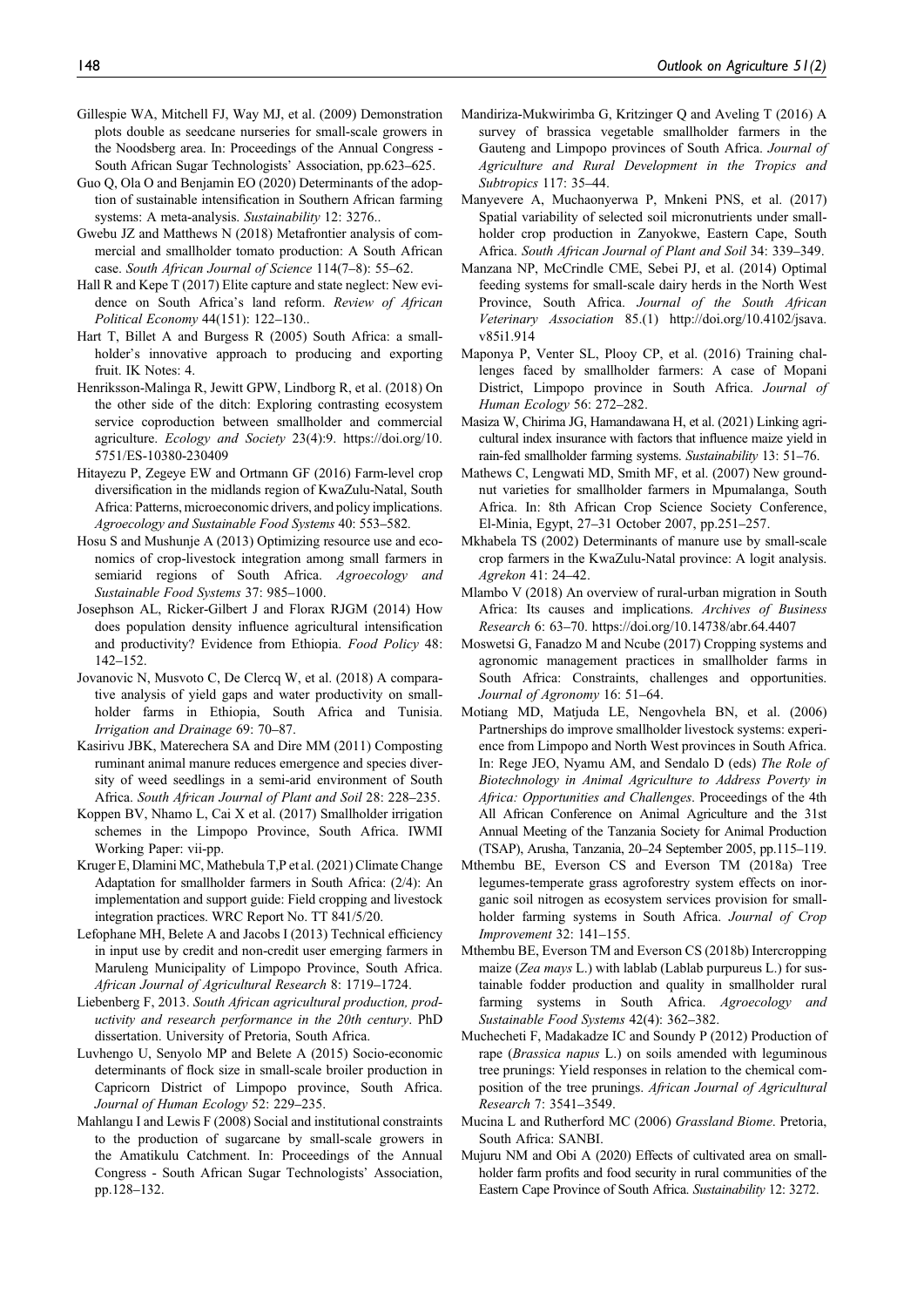- Mukhala E, Jager JM, van Rensburg LD, et al. (1999) Dietary nutrient deficiency in small-scale farming communities in South Africa: Benefits of intercropping maize (Zea mays) and beans (Phaseolus vulgaris). Nutrition Research 19: 629–641.
- Munzhelele P, Oguttu J, Fasanmi OG, et al. (2017) Production constraints of smallholder pig farms in agro-ecological zones of Mpumalanga, South Africa. Tropical Animal Health and Production 49: 63–69.
- Murovhi NR, Materechera SA and Mkhabela TS (2011) Socio-economic determinants of small-scale farmers' fruit trees leaf litter utilization for soil fertility management in a subtropical environment: The case of Mpumalanga, South Africa. African Journal of Agricultural Research 6: 6674–6683.
- Murray JJ (2010) Analysis of small-scale grower returns in Mpumalanga: tenant farmers or sustainable producers? In: Proceedings of the Annual Congress - South African Sugar Technologists' Association, pp.136–142.
- Ncube B (2018) Constraints to smallholder agricultural production in the Western Cape, South Africa. Physics and Chemistry of the Earth 106: 89–96.
- Ntshangase WM, Ngiba SC, Niekerk J, et al. (2016) The impact of succession planning on the sustainability of cane production by small-scale cane growers in the north coast of Kwazulu-Natal, South Africa. South African Journal of Agricultural Extension  $44 \cdot 50 - 58$
- Nyambo P and Wakindiki IC (2015) Water footprint of growing vegetables in selected smallholder irrigation schemes in South Africa. Water SA 41(4): 571–578.
- Obi A (2013) Integration of crops and livestock in the smallholder farming system of the former homelands of South Africa. Journal of Agricultural Science (Toronto) 5(10): 183–198.
- Odhiambo J, Whitbread AM and Hargreaves JNG (2010) Incorporating groundnut into the maize-based smallholder farming systems in semi-arid Limpopo province, RSA. In: Proceedings of the 19th World Congress of Soil Science: Soil solutions for a changing world. Brisbane, Australia, 1–6 August 2010. Symposium 4.2.1 Soil, energy and food security, pp.20–22.
- Odhiambo JJO (2011) Potential use of green manure legume cover crops in smallholder maize production systems in Limpopo province, South Africa. African Journal of Agricultural Research 6: 107–112.
- Odhiambo JJO, Marenya MO and Mabapa MP (2013) Effect of tillage practices on soybean growth and yield in a semi-arid environment in Limpopo province, South Africa. In: 11th African Crop Science Proceedings, Sowing innovations for sustainable food and nutrition security in Africa, Entebbe, Uganda, 14–17 October 2013, pp.915–917.
- Okunlola A, Ngubane M, Cousins B et al. (2016) Challenging the stereotypes: small-scale black farmers and private sector support programmes in South Africa: a national scan. Research Report - PLAAS: ix-pp.
- Perret S (2006) Local empowerment in smallholder irrigation schemes: A methodology for participatory diagnosis and prospective analysis. In: Perret S, Farolfi S, and Hassan R (eds) Water Governance for Sustainable Development. Approaches and Lessons from Developing and Transitional Countries. London: CIRAD, EarthScan, 239–257.
- Perret S and Geyser M (2007) The full financial costs of irrigation services: A discussion on existing guidelines and implications for smallholder irrigation in South Africa. Water SA 33: 67–78.
- Piesse J, Sartorius von Bach H, Thirtle C, et al. (1996) The efficiency of smallholder agriculture in South Africa. Journal of International Development 8(1): 125–144.
- Popoola OO, Monde N and Yusuf SFG (2018) Perceptions of climate change impacts and adaptation measures used by crop smallholder farmers in Amathole district municipality, Eastern Cape province, South Africa. GeoJournal 83: 1205–1221.
- Presidential Advisory Panel (PAP) (2019) Final Report of the Presidential Advisory Panel on Land Reform and Agriculture, 4.5.2019, released 28.7.2019.
- Rangoato PMA and Oluwatayo IB (2018) Market access and productivity of smallholder maize farmers in Lepelle-Nkumpi Municipality, Limpopo Province, South Africa. Asia Life Sciences 27: 109–123.
- Rosa MF, Bonham CA, Dempewolf J, et al. (2017) An integrated approach to monitoring ecosystem services and agriculture: Implications for sustainable agricultural intensification in Rwanda. Environmental Monitoring and Assessment 189(1): 15.
- Roxburgh CW and Rodriguez D (2016) Ex-ante analysis of opportunities for the sustainable intensification of maize production in Mozambique. Agricultural Systems 142: 9–22.
- Rusere F, Mkuhlani S, Crespo O, et al. (2019) Developing pathways to improve smallholder agricultural productivity through ecological intensification technologies in semi-arid Limpopo, South Africa. African Journal of Science, Technology, Innovation and Development 11(5): 543–553.
- SchmidtCJJandAdriaanseFG(2004)Nitrogenfertilizerguidelinesfor small-scalefarmingonanirrigatedduplexsoilbasedonsoilanalyses. SouthAfricanJournalofPlantandSoil21:31–37.
- Schutte NC, 2020. Comparative diversity of arthropods on conventional and genetically modified Bt soybean plants in field trials in South Africa. MSc dissertation. Department of Environmental Science, North-West University, North West, South Africa.
- Sebola MP (2018) Financing emerging black farmers for agricultural development in South Africa: A wasteful and unworkable model for creating black farmers. The Journal for Transdisciplinary Research in Southern Africa 14: 555.
- Senyolo MP, Long TB, Blok V, et al. (2018) How the characteristics of innovations impact their adoption: an exploration of climate-smart agricultural innovations in South Africa. Journal of Cleaner Production 172: 3825–3840.
- Shackleton CM, Mograbi PJ, Drimie S, et al. (2019) Deactivation of field cultivation in communal areas of South Africa: Patterns, drivers and socio-economic and ecological consequences. Land Use Policy 82: 686–699.
- Sikhwari GP (2008) Factors restricting the use of tractors by small-scale farmers in Vhembe District, Limpopo Province, South Africa. Journal of Developments in Sustainable Agriculture 3: 65–73.
- Sikwela MM and Mushunje A (2013) The impact of farmer support programmes on household income and sustainability in smallholder production: A case study of the Eastern Cape and KwaZulu Natal farmers, South Africa. African Journal of Agricultural Research 8: 2502–2511.
- Singels A and Smith MT (2006) Provision of irrigation scheduling advice to small-scale sugarcane farmers using a web-based crop model and cellular technology: A South African case study. Irrigation and Drainage 55: 363–372.
- Sinyolo S and Mudhara M (2018) Farmer groups and inorganic fertiliser use among smallholders in rural South Africa. South African Journal of Science 114(5/6). [http://doi.org/10.17159/](http://doi.org/10.17159/ sajs.2018/20170083) [sajs.2018/20170083](http://doi.org/10.17159/ sajs.2018/20170083)
- Sinyolo S, Mudhara M and Wale E (2016) To what extent does dependence on social grants affect smallholder farmers' incentives to farm? Evidence from KwaZulu-Natal, South Africa. African Journal of Agricultural and Resource Economics 11: 154–165.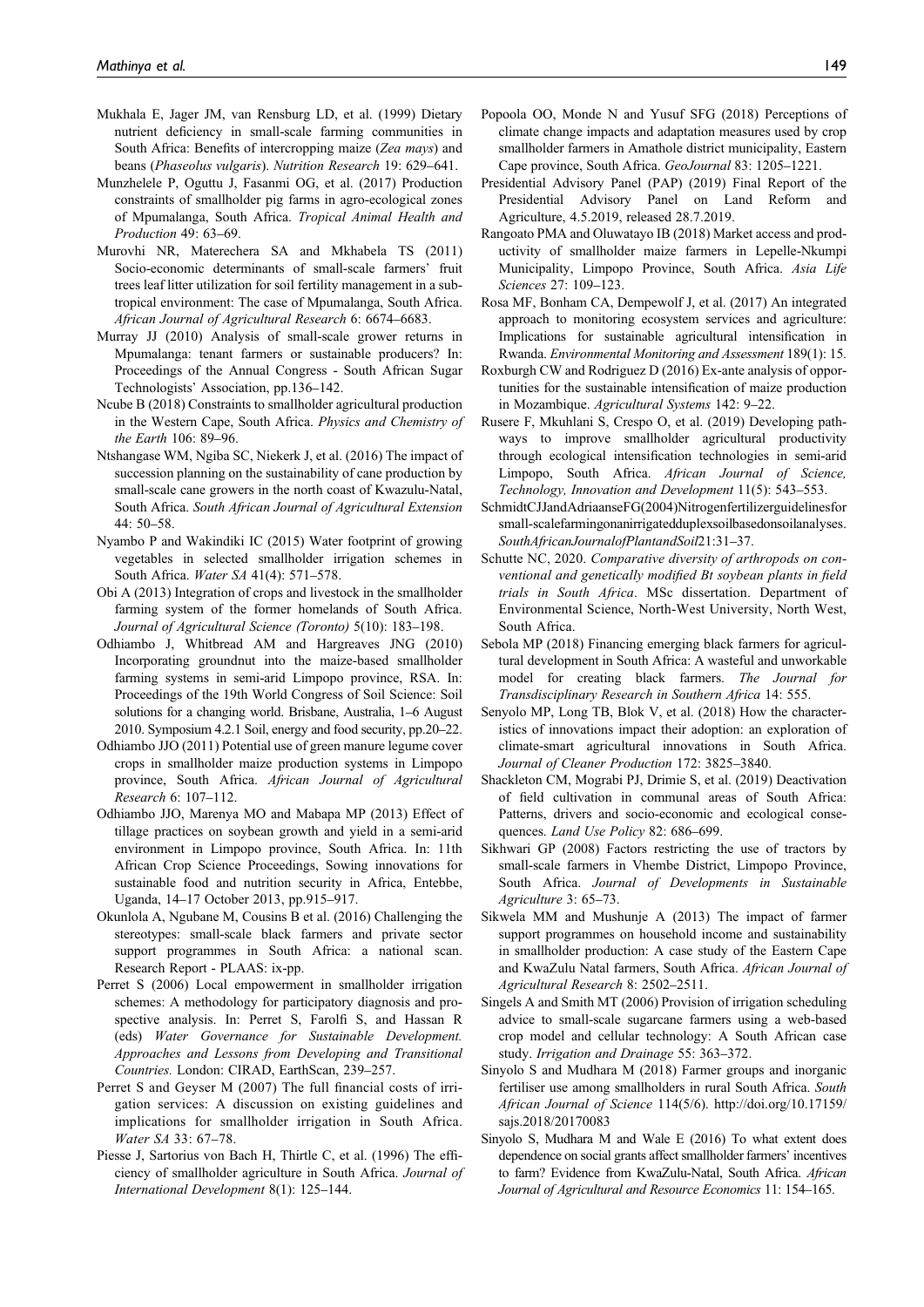- Speelman S, D'Haese M, Buysse J, et al. (2008) A measure for the efficiency of water use and its determinants, a case study of small-scale irrigation schemes in North-West Province, South Africa. Agricultural Systems 98: 31–39.
- Stats SA Statistics South Africa (S. S. A.) (2020) Census of commercial agriculture 2017 – KwaZulu-Natal. Pretoria. Report-11-02-062017.
- Strauss JA, Swanepoel PA, Laker M, et al. (2021) Conservation agriculture in rainfed annual crop production in South Africa. South African Journal of Plant and Soil 38(3): 217–230.
- Swanepoel CM, Swanepoel LH and Smith HJ (2018) A review of conservation agriculture research in South Africa. South African Journal of Plant and Soil 35(4): 297–306.
- Tesfuhuney WA, Walker S and Fourie A (2020) Uptake of knowledge, technology and practices for improving water productivity in rainfed cropping systems in the eastern Free State province. WRC Report No. 2821/1/20.
- Thamaga-Chitja JM and Morojele P (2014) The context of smallholder farming in South Africa: Towards a livelihood asset building framework. Journal of Human Ecology 45: 147–155.
- Van Campenhout B and Bizimungu E (2018) Risk and returns of sustainable crop intensification: the case of smallholder rice and potato farmers in Uganda. Development Policy Review 36: O605–O633.
- Waldner F, Hansen MC, Potapov PV, et al. (2017) National-scale cropland mapping based on spectral-temporal features and outdated land cover information. PLoS ONE 12: e0181911.
- Wilk J, Andersson L and Warburton M (2013) Adaptation to climate change and other stressors among commercial and small-scale South African farmers. Regional Environmental Change 13: 273–286.
- Willy D, Muyanga KM and Jayne T (2019) Can economic and environmental benefits associated with agricultural intensification be sustained at high population densities? A farm level empirical analysis. Land use Policy 81: 100-110.
- Yokwe S (2009) Water productivity in smallholder irrigation schemes in South Africa. Agricultural Water Management 96: 1223–1228.
- Yousouf I, Bennett R and Morse S (2002) Farm-level economic impact of biotechnology: Smallholder Bt cotton farmers in South Africa. Outlook on Agriculture 31: 107–111.
- Zantsi S, Greyling JC and Vink N (2019) Towards a common understanding of 'emerging farmer' in a South African context using data from a survey of three district municipalities in the Eastern Cape Province. South African Journal of Agricultural Extension 47(2): 81–93.

# Appendix

## Note for appendix 1:

To identify eligible literature, a systematic search was conducted in the following electronic databases: Cab Abstracts,

Scopus, and Web of Science, as well as local agricultural journals, namely: South African Journal of Plant and Soil, South African Journal of Science, African Journal of Agricultural Research, and Agricultural Economics Research, Policy and Practice in Southern Africa. The systematic search was conducted from April to May 2019 and consisted of three concepts: smallholder, South Africa and production. Different combinations of these concepts were used as search terms based on the requirements and limitations of each database. The search strategy for Cab Abstract, for example, was:

Concept 1: Smallholder\* or (small adj2 holder\*) or (small adj2 farm\*) or (small scale adj2 farm\*) or (family adj2 farm\*) or (subsistence adj2 farm\*) or (rural) or (emerging farmers)

Concept 2: South Africa\* or exp South Africa

Concept 3: Producti\* or output or yield or capacity or efficien\* or sustainab\* or (alternative adj2 farm\*) or feasible or viable or intensif\* or intensive or enhance or increase or empower\* or support. The three concepts were then combined with AND, and these results were recorded. Only outputs published from 1994 to 2019 (prior to April) were included. Reference lists of selected literature were also reviewed to find any additional potential literature that may have been missed by the searches. Studies that did not make any clear connection between the development or intervention strategy proposed, evaluated or analysed and how it was intended to increase production, efficiency or sustainability of smallholder farms were eliminated.

## Criteria for assigning scales:

Unless explicitly stated in the problem description, a combination of the following parameters were used to assign scale to constraints, improvement strategies and recommendations in context of each paper.

Type of data collected or used: Field samples (field); household indicators (farm); secondary regional data like the Agricultural census (region).

Data collection instruments: plant/soil/water sampling instruments (field); questionnaires (farm); Focus group discussions (farm/ region with context)

Spatial research orientation: research stations (field); desktop study (farm/ region with context); farming communities (region)

Type of active stakeholders involved in research: only researchers (field); farming households (farm); other regional stakeholders e.g. NGO's (region)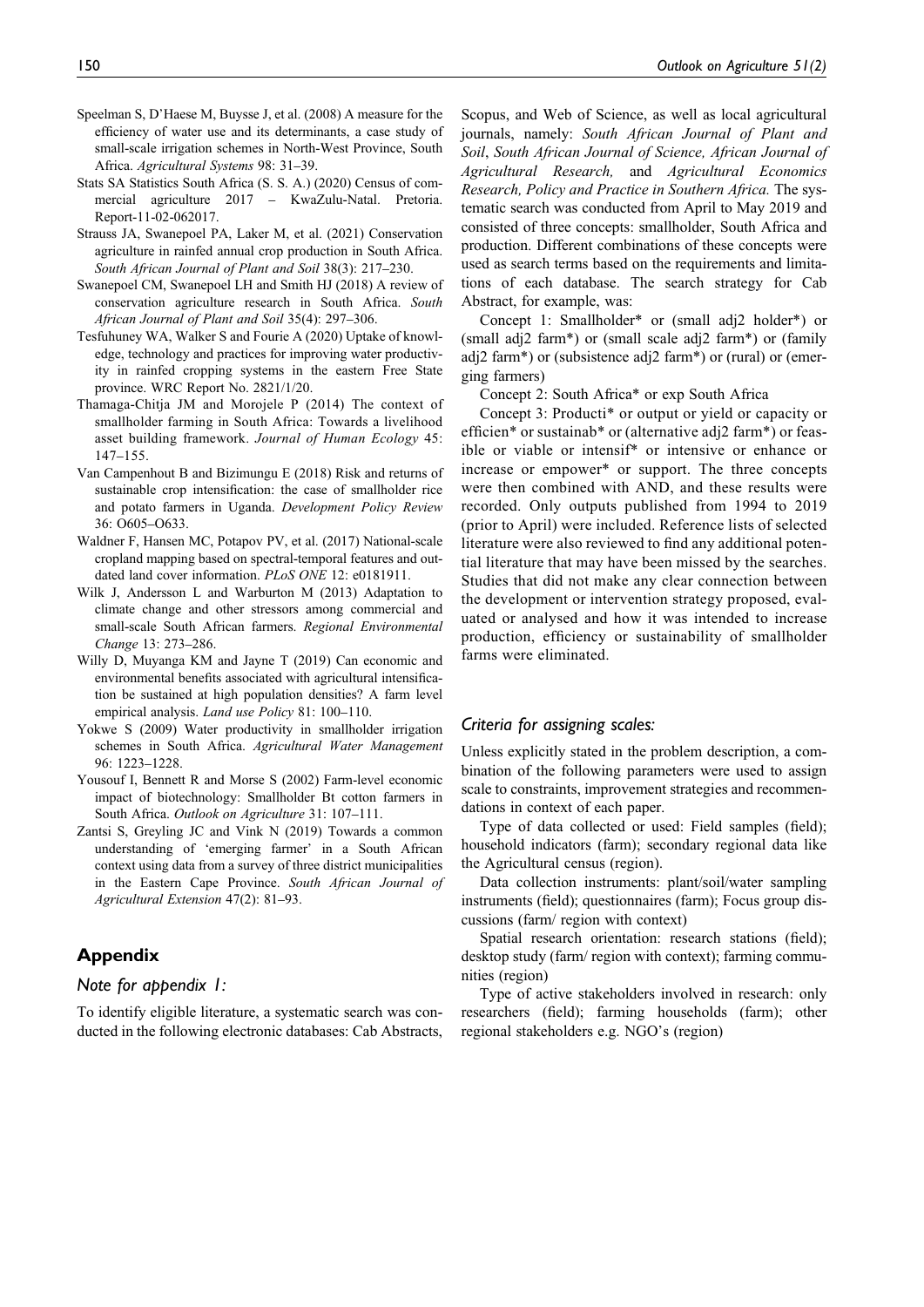|                              | Appendix 1. Literature on agricultural constraints of small-scale farm |                 | ers and proposed intervention strategies at field, farm and regional scale                          |              |                                                                                                              |                |
|------------------------------|------------------------------------------------------------------------|-----------------|-----------------------------------------------------------------------------------------------------|--------------|--------------------------------------------------------------------------------------------------------------|----------------|
| Reference                    | Constraint                                                             | Scale           | Production improvement strategy                                                                     | Scale        | Recommendations                                                                                              | Scale          |
| Chikanda & Kristen 1996      | Poor input use                                                         | Farm<br>Farm    | Input market and distribution channels                                                              | Region       | Improved training institutions and infrastructure                                                            | Region         |
| Achiano et al., 1999         | Post-harvest infections                                                |                 | Aloe ash for protection of stored maize seeds                                                       | Farm         | Application dosage rate of 5 g/100g                                                                          | $F_{\rm arm}$  |
| D'Haese et al., 1999         | Farm economics                                                         | Farm            | Plant more trees per ha                                                                             | Field        | Improvement of technical knowledge                                                                           | Farm           |
| Mukhala et al., 1999         | Dietary nutrient<br>deficiency                                         | Farm            | Intercropping                                                                                       | Field        | Change eating patterns to accommodate legumes/<br>pulses                                                     | Farm           |
| Beyers et al., 2002          | Production efficiency                                                  | Farm            | echnology:<br><u>Siot</u>                                                                           | <b>Field</b> | Cautious optimism regarding the impacts of                                                                   | Farm           |
|                              |                                                                        |                 |                                                                                                     |              | biotechnology                                                                                                |                |
| Mkhabela, 2002               | Soil fertility                                                         | Field           | Application of cattle and chicken manure                                                            | <b>Field</b> | Appropriate policies and institutional arrangements<br>needs to be strengthened                              | Region         |
| Yousouf et al., 2002         | Economic impact of                                                     | Farm            | echnology:<br>Biot                                                                                  | <b>Field</b> | More detailed data on labour and other aspects of                                                            | Region         |
|                              | biotechnology                                                          |                 |                                                                                                     |              | adoption before final judgment of the benefits                                                               |                |
| Bennett et al., 2004         | Insecticide overuse                                                    | Region<br>Field | Biotechnology                                                                                       | Field        | Caution against extrapolating benefits of biotechnology                                                      | Region<br>Farm |
| Schmidt & Adriaanse,<br>2004 | Soil fertility                                                         |                 | Nitrogen fertilizer guidelines                                                                      | Field        | levels in the soil to obtain a certain percentage of the<br>Farmers should be encouraged to manage inorganic |                |
|                              |                                                                        |                 |                                                                                                     |              | expected yield                                                                                               |                |
| Berry et al., 2005           | Impact of cultural practises<br>on nematode                            | Farm            | Organic soil amendments and intercropping                                                           | <b>Field</b> | Knowledge generation on recommendable intercrops                                                             | Farm           |
|                              | management                                                             |                 |                                                                                                     |              |                                                                                                              |                |
| Motiang et al., 2006         | Lack of business                                                       | Farm            | Partnerships                                                                                        | Region       | Adoption of the profit-thinking framework to make                                                            | Farm           |
|                              | development                                                            |                 |                                                                                                     |              | informed decisions                                                                                           |                |
| Perret, 2006                 | Lack of technical and                                                  | Farm            | Smile approach for smallholder action research<br>$F^e$                                             | Region       | Clarification on land rights, and some form of land                                                          | Region         |
|                              | managerial skills                                                      |                 |                                                                                                     |              | reallocation                                                                                                 |                |
| Singels & Smith 2006         | Poor adoption of irrigation                                            | Farm            | Provision of irrigation scheduling advise                                                           | Region       | Reduce irrigation during winter and when the crop is                                                         | Farm           |
|                              | scheduling techniques                                                  |                 |                                                                                                     |              | <b>Sunck</b>                                                                                                 |                |
| Mathews et al., 2007         | Foliar diseases                                                        | <b>Pield</b>    | New resistant varieties                                                                             | <b>Field</b> | Planting more than one variety with diverse growth<br>characteristics                                        | Field          |
| Perret & Geyser, 2007        | Financial costs of irrigation                                          | Region          | Deposit (NCD) is suggested as a surrogate for<br>average yield on Negotiable Certificates of<br>The | Region       | A shift in the underlying policy and societal mind-set<br>about the water charging system for smallholder    | Region         |
|                              |                                                                        |                 | treasury bills and hence as a substitute for the<br>discount rate                                   |              | irrigation                                                                                                   |                |
| Chaminuka et al., 2008       | access to and use of                                                   | Region          | Provision of services infrastructure                                                                | Region       | Policy should address farmers' access to services                                                            | Region         |
|                              | service infrastructure                                                 |                 |                                                                                                     |              |                                                                                                              |                |
| Mahlangu & Lewis, 2008       | Socio-economic<br>challenges                                           | Region          | management practises<br>Best                                                                        | Farm         | Challenges need to be holistically addressed                                                                 | Region         |
| Sikhwari, 2008               | Lack of mechanical                                                     | Farm            | Knowledge on the use of tractors                                                                    | Farm         | Require outside assistance to help farmers acquire                                                           | Region         |
|                              | operational knowledge                                                  |                 |                                                                                                     |              | machinery, to train operators, and to provide<br>after-sales services                                        |                |
| Speelman et al., 2008        | Technical efficiency                                                   | Farm            | Improved water use efficiency                                                                       | Farm         | Additional research on allocative and economic                                                               | Region         |
|                              |                                                                        |                 |                                                                                                     |              | efficiency can further determine the scope for<br>production improvements                                    |                |
| Armitage et al., 2009        | Input access                                                           | Farm            | Input procurement and distribution to communal<br>areas                                             | Region       | Access to credit from agricultural development<br>institutions                                               | Region         |

(continued)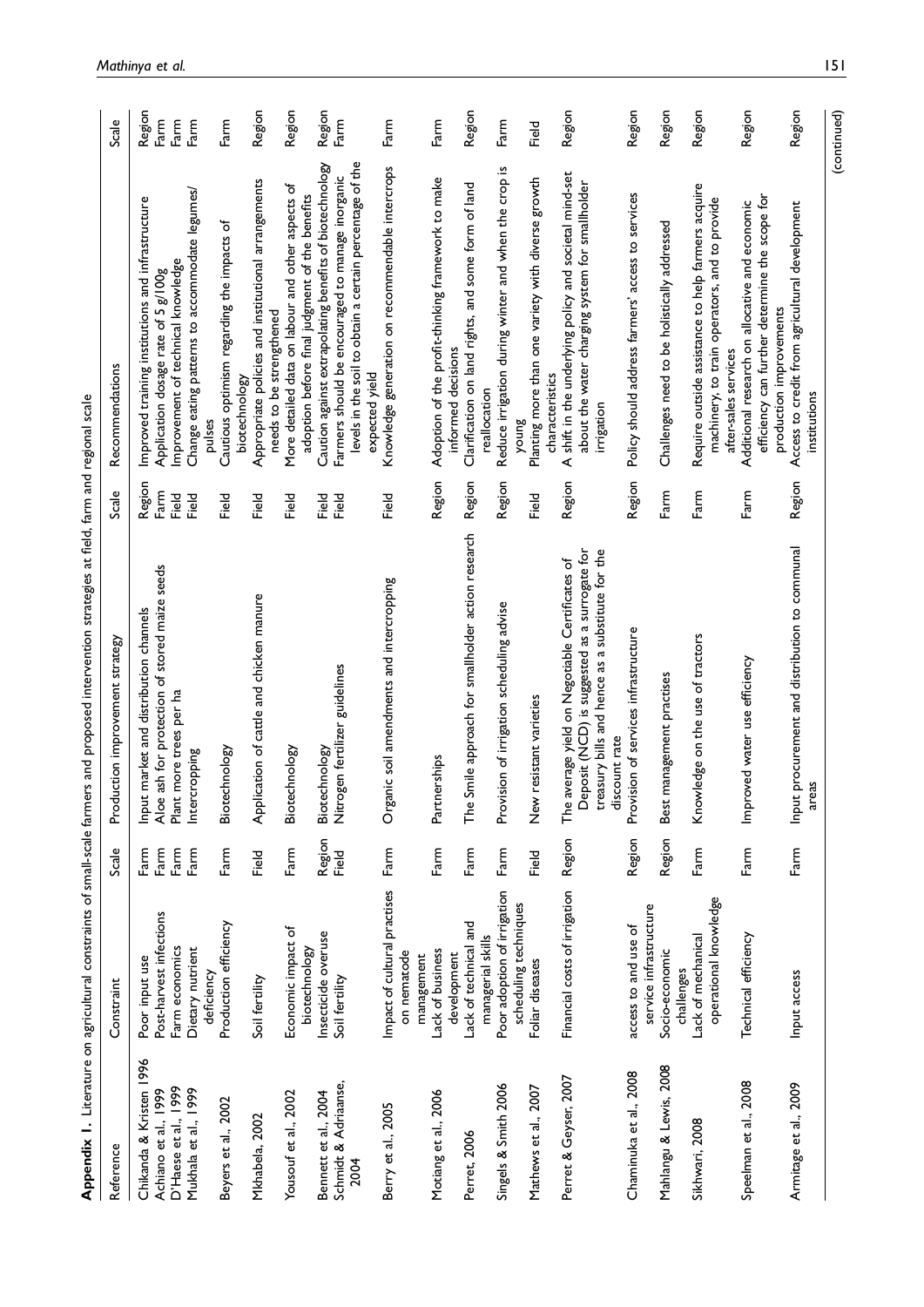| Reference                                                               | Constraint                                                                                 | Scale                        | Production improvement strategy                                                                         | Scale                   | Recommendations                                                                                                                                                                                         | Scale                      |
|-------------------------------------------------------------------------|--------------------------------------------------------------------------------------------|------------------------------|---------------------------------------------------------------------------------------------------------|-------------------------|---------------------------------------------------------------------------------------------------------------------------------------------------------------------------------------------------------|----------------------------|
| Baloyi et al., 2009<br>Berry et al., 2009                               | High input costs<br>Nematodes                                                              | Farm<br>Field                | Crop rotation and fertilization<br>Intercropping                                                        | Field<br>Field          | Additional knowledge needs to be gained on the best<br>Increased fertiliser application rate                                                                                                            | Region<br><b>Field</b>     |
| Fanadzo et al., 2009                                                    | Agronomic factors                                                                          | Field                        | Farmer training programmes on basic management                                                          | Region                  | More focussed research addressing agronomic<br>intercrops                                                                                                                                               | Region                     |
| Fanadzo et al., 2009a,<br>2009b                                         | Bird damage to emerging<br>seedlings                                                       | Field                        | Transplanting maize seedlings<br>practises                                                              | Field                   | Fertilizer management of transplants<br>constraints                                                                                                                                                     | Region                     |
| Gillespie et al., 2009                                                  | Access to information                                                                      | Region                       | Demonstration plots also used as seed cane<br>nurseries                                                 | Region                  | Strengthening relations between growers and other<br>stakeholders                                                                                                                                       | Region                     |
| <b>Yokwe</b> , 2009                                                     | The feasibility of water<br>markets                                                        | Region                       | Improve water productivity                                                                              | <b>Pield</b>            | productive use of water for farmers whose returns<br>extension and training required to improve the<br>are insufficient to cover the cost of supply                                                     | Region                     |
| Adewumi et al., 2010<br>Fanadzo et al., 2010a,<br>2010 <sub>b</sub>     | Weed management<br>Market access                                                           | Region<br>Field              | Contract farming for securing production inputs<br>Reduced herbicide dosages                            | Region<br>Field         | narrow rows to achieve adequate weed control<br>incorporation of reduced herbicide dosages and<br>Policy to formalise contracts                                                                         | Region<br>Field            |
| Fanadzo et al., 2010a,<br>2010 <sub>b</sub>                             | Management practices                                                                       | Farm                         | Training programmes in the areas of crop and<br>irrigation water management                             | Region                  | technologies and establishing farm-specific fertiliser<br>A research focus on labour-saving production<br>recommendations                                                                               | Region                     |
| Murray, 2010                                                            | Reduced incentive to<br>invest                                                             | Farm                         | Grower returns                                                                                          | Region                  | Restructuring current debt levels through lobbying<br>financial institutions for debt restructuring                                                                                                     | Region                     |
| Odhiambo et al., 2010                                                   | Access to fertilizers                                                                      | Region                       | Grain legumes                                                                                           | Field                   | Groundnut cultivars recommended                                                                                                                                                                         | Field                      |
| Antwi & Seahlodi 2011<br>Campbell et al., 2011                          | Lack of knowledge on<br>Market access                                                      | Region<br>Farn               | Appropriate selection and application of herbicides<br>Formation of farmers' cooperative                | Region<br>Farm          | Provision of quality extension services<br>Method validation                                                                                                                                            | Region<br>Region           |
| Kasirivu et al., 2011                                                   | Weed proliferation with<br>calibration of inputs                                           | <b>Pield</b>                 | Composting ruminant animal manure before                                                                | Farm                    | Economic and agronomic benefits need further                                                                                                                                                            | Region                     |
| Murovhi et al., 2011                                                    | Soil fertility management<br>manure application                                            | Farm                         | fertility management with fruit trees leaf litter<br>plication<br>e<br>Soil                             | $F_{\text{am}}$         | influential factors such as age, income and farm size<br>Soil fertility management strategies should consider<br>investigation                                                                          | Farm                       |
| Odhiambo, 2011                                                          | Soil nitrogen deficiency                                                                   | Field                        | Green manure legumes                                                                                    | Field                   | Use of green manure legumes in combination with N<br>fertilisers                                                                                                                                        | Farm                       |
| Muchecheti et al., 2012<br>Baloyi et al., 2012                          | Soil fertility management<br>Technical efficiency                                          | Farm<br>Field                | Leguminous tree pruning<br>On-farm training                                                             | Region<br>Field         | Ч<br>Pruning of leguminous tree species can be used as<br>source of N for vegetable production<br>Improved extension services delivery                                                                  | Region<br>Farm             |
| Andersson et al., 2013                                                  | Water scarcity                                                                             | Farm                         | Water harvesting and ecological sanitation                                                              | Farn                    | Reduce uncertainty by further researching<br>methodological variabilities                                                                                                                               | Region                     |
| Hosu & Mushunje, 2013<br>Chiduza & Dube, 2013<br>Lefophane et al., 2013 | Optimal farm resource use<br>Inadequate CA biomass<br>Technical efficiency in<br>input use | Farm<br>Farm<br><b>Pield</b> | Access to credit to improve efficiencies<br>High biomass input CA systems<br>Crop-livestock integration | Region<br>Farm<br>Field | refocused, and made more accessible to emerging<br>Existing farm credit systems should be reviewed,<br>A multidisciplinary approach to CA research<br>Improving farmers' managerial capacity<br>farmers | Region<br>Region<br>Region |
| Odhiambo et al., 2013                                                   | Soil moisture availability                                                                 | Field                        | Conservation Tillage practises                                                                          | Field                   | Need to conduct long-term tillage study in order to<br>ascertain the results                                                                                                                            | Region                     |
|                                                                         |                                                                                            |                              |                                                                                                         |                         |                                                                                                                                                                                                         | (continued)                |

Appendix 1. Continued.

Appendix 1. Continued.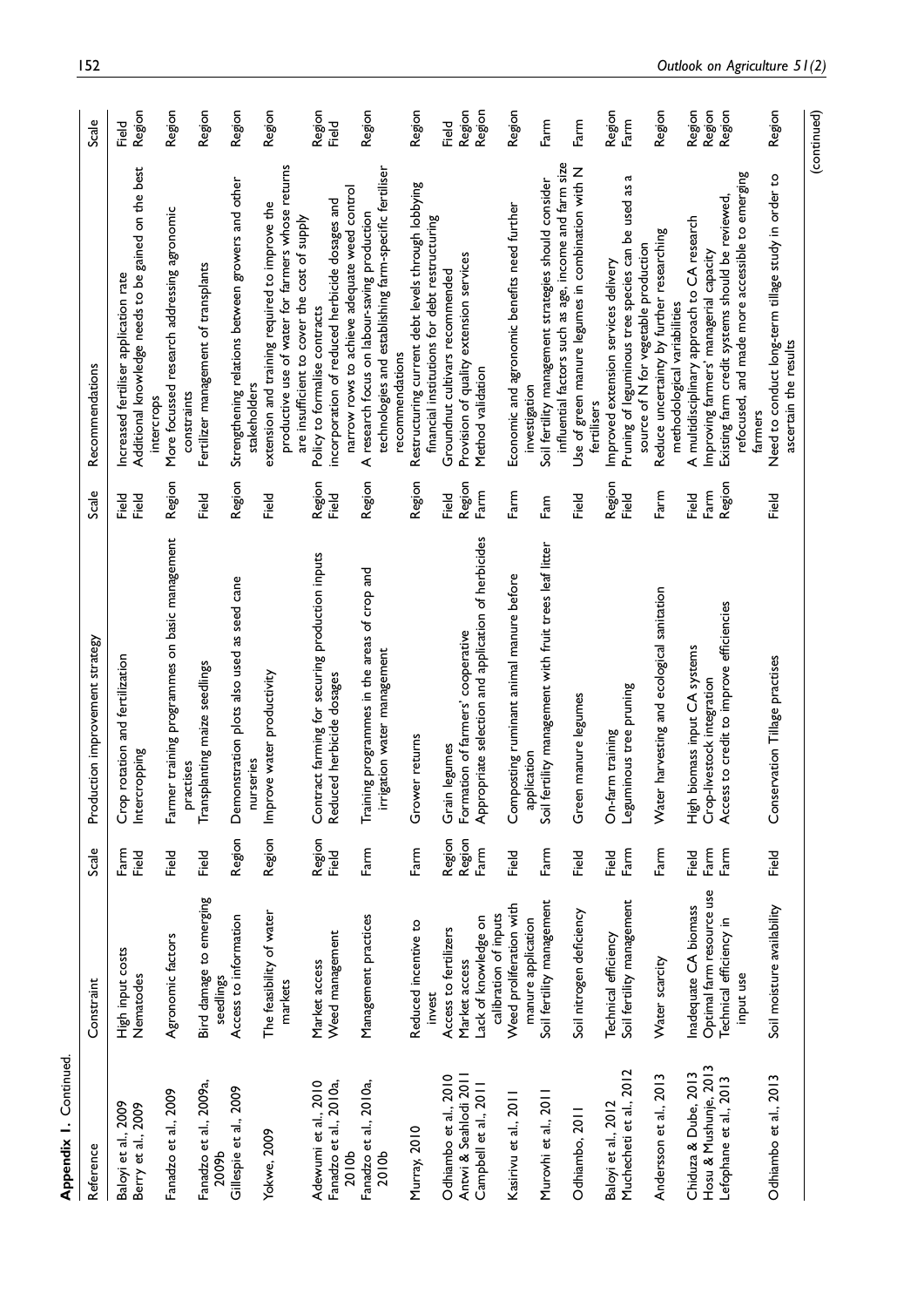| Appendix 1. Continued                       |                                    |                  |                                                             |               |                                                                                                                                                                      |        |
|---------------------------------------------|------------------------------------|------------------|-------------------------------------------------------------|---------------|----------------------------------------------------------------------------------------------------------------------------------------------------------------------|--------|
| Reference                                   | Constraint                         | Scale            | Production improvement strategy                             | Scale         | Recommendations                                                                                                                                                      | Scale  |
| Sikwela & Mushunje, 2013                    | Institutional obstacles            | Region           | mer support programmes<br>뎥                                 | Region        | Support Programmes and collective marketing activities<br>for a significant and positive impact                                                                      | Region |
| Manzana et al., 2014                        | Animal nutrition                   | Farm             | Optimal feeding systems                                     | Farm          | Mentoring by commercial dairy farmers; veterinary and<br>extension services                                                                                          | Region |
| Luvhengo et al., 2015                       | Socio-economic<br>challenges       | Region           | Improved resource use efficiency                            | Farm          | Implement policies that promote access to credit and<br>transport                                                                                                    | Region |
| Hitayezu et al., 2016                       | Technological factors              | Farm             | Crop diversification                                        | Pier<br>Field | Further research to unpack the complexities and                                                                                                                      | Region |
| Mandiriza-Mukwirimba<br>et al., 2016        | Crop diseases                      | <b>Pield</b>     | Identification and management of diseases                   | Farm          | Information on pesticide (fungicide) application and<br>ambiguities of crop diversification<br>guidelines on their use                                               | Region |
| Maponya et al., 2016                        | Lack of agronomic training         | Farm             | Provide training                                            | Region        | Smallholder farmers should have access to research and                                                                                                               | Region |
| Ntshangase et al., 2016                     | Poor planning                      | Farm             | Succession planning                                         | ${\sf Farm}$  | Succession planning should be taken seriously and<br>training institutions                                                                                           | Region |
| Sinyolo et al., 2016                        | Liquidity constraints              | Farm             | Social grants                                               | Region        | The objectives of social grants and smallholder farming<br>encouraged by agricultural extension personnel                                                            | Region |
|                                             |                                    |                  |                                                             |               | complementarity between the two interventions<br>be synchronised so that the potential<br>may materialise                                                            |        |
| Koppen et al., 2017                         | Market access                      | Region           | Smallholder irrigation schemes                              | Region        | informing government about a broad range of<br>comparative analysis to generate new lessons<br>⋖                                                                     | Region |
| Manyevere et al., 2017                      | Soil fertility                     | Field            | Creation of management zones for micronutrients             | Farm          | Field studies to establish the extent to which Zn is<br>measures to revitalise irrigation                                                                            | Region |
| Munzhelele et al., 2017                     | No training                        | Region<br>Region | Improved production management                              | Farm          | limiting yields and nutritional quality of crops<br>Agricultural training and government incentives                                                                  | Region |
| Cele & Wale, 2018                           | Land and water-use rights          |                  | Productive use of irrigation water                          | Farm          | A holistic approach that considers the accessibility of<br>input and output markets                                                                                  | Region |
| Mthembu et al., 2018a,<br>2018 <sub>b</sub> | Soil fertility                     | Field            | Intercropping                                               | Field         | while avoiding maize entanglement by delayed under<br>Include lablab in traditional maize cropping systems<br>sowing of lablab                                       | Farm   |
| Ncube, 2018                                 | Access to in information           | Region           | Collaborations                                              | Region        | Development of a comprehensive information package<br>for smallholder farmers that includes all the available                                                        | Region |
| Popoola et al., 2018                        | Climate change                     | Region           | Adaptation measures                                         | Farm          | Immediate government interventions are required for<br>support                                                                                                       | Region |
| Rangoato & Oluwatayo,<br>2018               | Market access                      | Region           | market infrastructure and marketing information<br>services | Region        | appropriate extension service delivery<br>Government inputs subsidy                                                                                                  | Region |
| Sinyolo & Mudhara 2018                      | Input access                       | Region           | Farmer groups                                               | Region        | Policymakers should target the less educated, increase<br>the assets of the poor and improve access to                                                               | Region |
| Rusere et al., 2019                         | Poor production<br>intensification | Farm             | Ecological intensification                                  | Region        | <b>G</b><br>The need to consider farmers type heterogeneity as<br>strong decision parameter for targeting ecological<br>extension and information<br>intensification | Region |